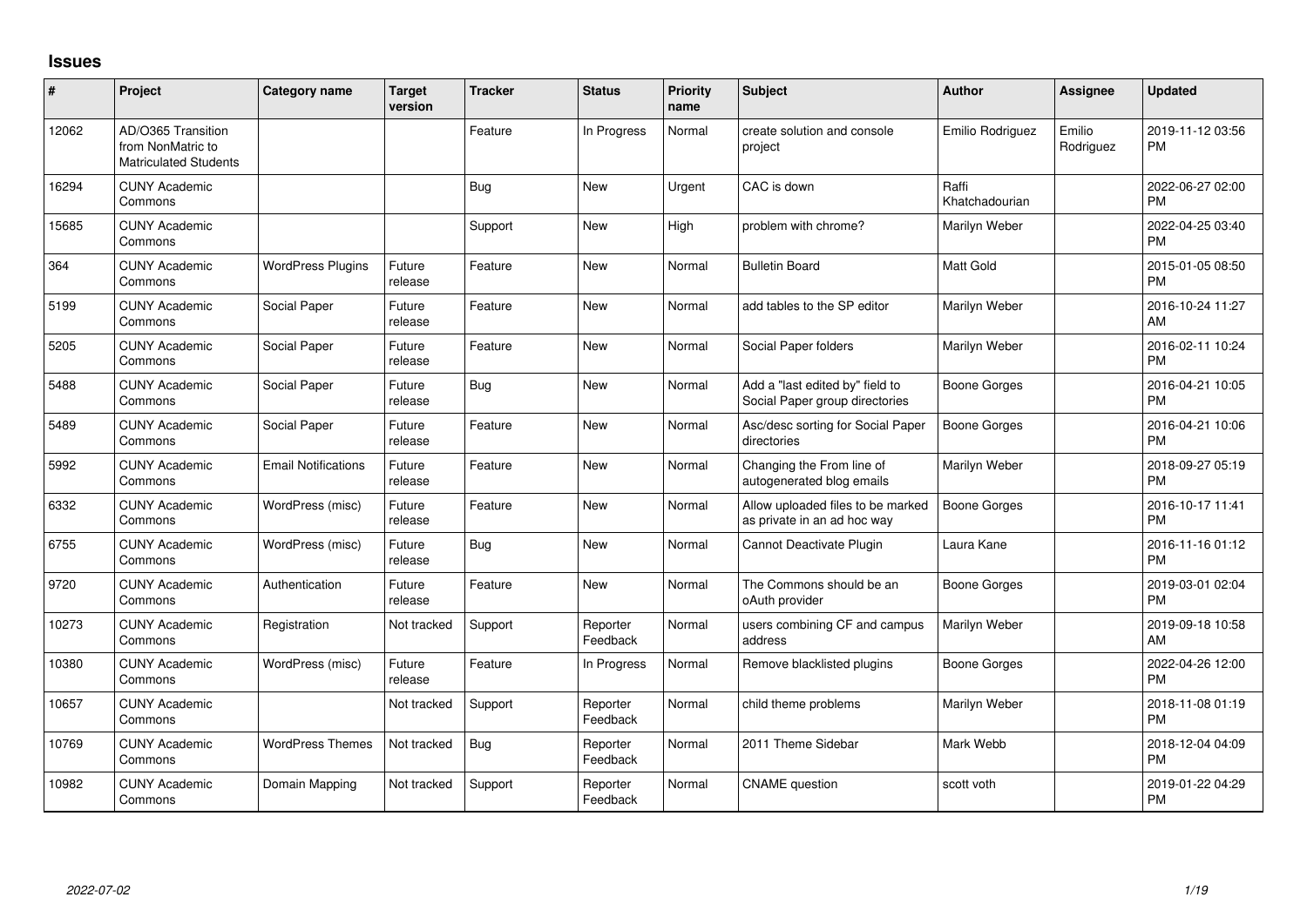| #     | Project                         | <b>Category name</b>      | <b>Target</b><br>version | <b>Tracker</b> | <b>Status</b>        | <b>Priority</b><br>name | <b>Subject</b>                                                                                               | Author                  | Assignee | <b>Updated</b>                |
|-------|---------------------------------|---------------------------|--------------------------|----------------|----------------------|-------------------------|--------------------------------------------------------------------------------------------------------------|-------------------------|----------|-------------------------------|
| 11024 | <b>CUNY Academic</b><br>Commons | WordPress (misc)          | Future<br>release        | Bug            | <b>New</b>           | Normal                  | Subsites should not show "you<br>should update your .htaccess<br>now" notice after permalink setting<br>save | <b>Boone Gorges</b>     |          | 2019-01-28 01:35<br><b>PM</b> |
| 11077 | <b>CUNY Academic</b><br>Commons | Events                    | Not tracked              | Feature        | Reporter<br>Feedback | Normal                  | Show event category description<br>in event list view                                                        | Raffi<br>Khatchadourian |          | 2019-02-12 10:38<br><b>PM</b> |
| 11120 | <b>CUNY Academic</b><br>Commons | <b>WordPress Plugins</b>  | Not tracked              | <b>Bug</b>     | Reporter<br>Feedback | Normal                  | Events Manager Events Not<br>Showing Up                                                                      | Mark Webb               |          | 2019-02-27 04:10<br><b>PM</b> |
| 11131 | <b>CUNY Academic</b><br>Commons |                           | Future<br>release        | Feature        | Reporter<br>Feedback | Normal                  | Image Annotation Plugins                                                                                     | Laurie Hurson           |          | 2019-02-26 11:33<br>AM        |
| 11392 | <b>CUNY Academic</b><br>Commons |                           | Future<br>release        | Bug            | New                  | Normal                  | Migrate users away from<br><b>StatPress</b>                                                                  | Boone Gorges            |          | 2019-04-23 03:53<br><b>PM</b> |
| 11415 | <b>CUNY Academic</b><br>Commons | <b>WordPress Plugins</b>  | Not tracked              | Bug            | Reporter<br>Feedback | Normal                  | Blog Subscriptions in Jetpack                                                                                | Laurie Hurson           |          | 2019-05-14 10:34<br>AM        |
| 11509 | <b>CUNY Academic</b><br>Commons |                           | Not tracked              | Support        | Reporter<br>Feedback | Normal                  | deleted Page causing a Menu<br>problem?                                                                      | Marilyn Weber           |          | 2019-06-04 09:54<br>AM        |
| 11519 | <b>CUNY Academic</b><br>Commons |                           | Not tracked              | Support        | Assigned             | Normal                  | comment option not appearing                                                                                 | Marilyn Weber           |          | 2019-09-24 10:28<br>AM        |
| 11556 | <b>CUNY Academic</b><br>Commons | Courses                   | Not tracked              | Bug            | Reporter<br>Feedback | Normal                  | Instructor name given in course<br>listing                                                                   | Tom Harbison            |          | 2019-06-25 04:12<br><b>PM</b> |
| 11771 | <b>CUNY Academic</b><br>Commons |                           | Not tracked              | Support        | Reporter<br>Feedback | Normal                  | post displays in sections                                                                                    | Marilyn Weber           |          | 2019-08-20 10:34<br>AM        |
| 11787 | <b>CUNY Academic</b><br>Commons |                           | Not tracked              | Support        | Reporter<br>Feedback | Normal                  | automated comments notifications<br>on ZenDesk                                                               | Marilyn Weber           |          | 2019-08-26 06:18<br><b>PM</b> |
| 11788 | <b>CUNY Academic</b><br>Commons | <b>WordPress Plugins</b>  | Future<br>release        | Support        | Reporter<br>Feedback | Normal                  | Plugin Request - Browse Aloud                                                                                | scott voth              |          | 2019-09-24 08:42<br>AM        |
| 11843 | <b>CUNY Academic</b><br>Commons | WordPress (misc)          | Future<br>release        | Design/UX      | New                  | Normal                  | Tweaking the Gutenberg Editor<br>Interface                                                                   | Laurie Hurson           |          | 2022-04-26 12:00<br><b>PM</b> |
| 11848 | <b>CUNY Academic</b><br>Commons |                           | Not tracked              | Support        | Hold                 | Normal                  | a Dean of Faculty wants to share<br>a large file                                                             | Marilyn Weber           |          | 2019-09-24 08:44<br>AM        |
| 11860 | <b>CUNY Academic</b><br>Commons | Registration              | Future<br>release        | Feature        | New                  | Normal                  | Ensure Students Are Aware They<br>Can Use Aliases At Registration                                            | scott voth              |          | 2019-09-24 08:46<br>AM        |
| 12198 | <b>CUNY Academic</b><br>Commons |                           | Not tracked              | Bug            | Reporter<br>Feedback | Normal                  | Duplicate listing in My Sites                                                                                | Tom Harbison            |          | 2019-12-09 05:50<br>PM        |
| 12328 | <b>CUNY Academic</b><br>Commons |                           | Not tracked              | Support        | New                  | Normal                  | Sign up Code for Non-CUNY<br>Faculty                                                                         | Laurie Hurson           |          | 2020-01-28 10:25<br>AM        |
| 12350 | <b>CUNY Academic</b><br>Commons | <b>Blogs (BuddyPress)</b> | Not tracked              | Support        | Reporter<br>Feedback | Normal                  | URL creation problem                                                                                         | Marilyn Weber           |          | 2020-02-03 11:27<br>AM        |
| 12352 | <b>CUNY Academic</b><br>Commons |                           | Not tracked              | Support        | New                  | Normal                  | "posts list" page builder block<br>option                                                                    | Marilyn Weber           |          | 2020-02-03 01:29<br><b>PM</b> |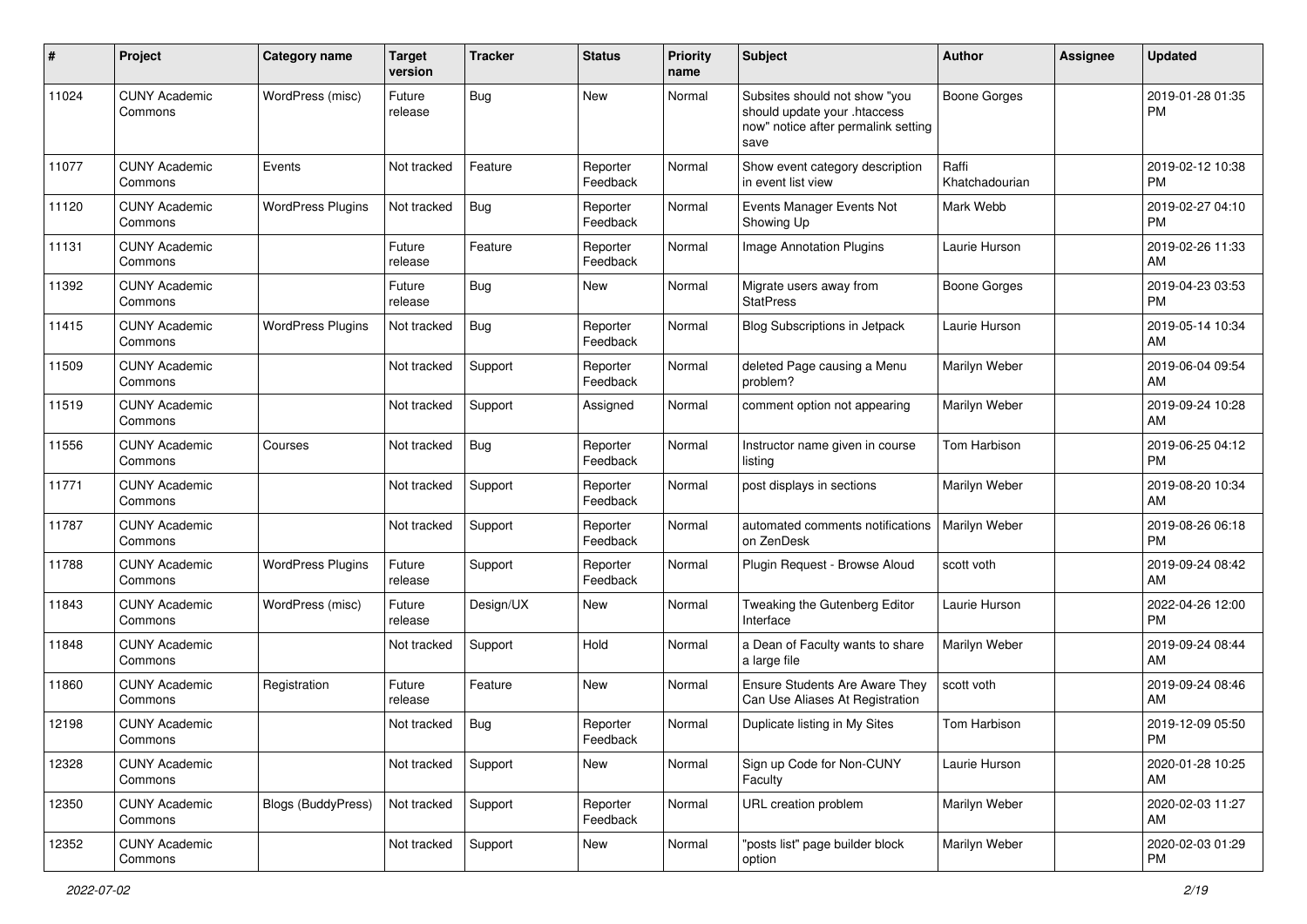| #     | Project                         | <b>Category name</b>     | <b>Target</b><br>version | <b>Tracker</b> | <b>Status</b>        | <b>Priority</b><br>name | <b>Subject</b>                                                                                | <b>Author</b>           | Assignee | <b>Updated</b>                |
|-------|---------------------------------|--------------------------|--------------------------|----------------|----------------------|-------------------------|-----------------------------------------------------------------------------------------------|-------------------------|----------|-------------------------------|
| 12360 | <b>CUNY Academic</b><br>Commons | <b>WordPress Themes</b>  | Not tracked              | Bug            | Reporter<br>Feedback | Normal                  | site just says "DANTE We are<br>currently in maintenance mode,<br>please check back shortly." | Marilyn Weber           |          | 2020-02-04 12:13<br><b>PM</b> |
| 12436 | <b>CUNY Academic</b><br>Commons |                          | Not tracked              | <b>Bug</b>     | Assigned             | Normal                  | Nightly system downtime                                                                       | Boone Gorges            |          | 2020-08-01 09:30<br>AM        |
| 12573 | <b>CUNY Academic</b><br>Commons | <b>WordPress Plugins</b> | Future<br>release        | <b>Bug</b>     | <b>New</b>           | Normal                  | <b>CommentPress Core Issues</b>                                                               | scott voth              |          | 2020-03-24 04:32<br><b>PM</b> |
| 13034 | <b>CUNY Academic</b><br>Commons |                          | Not tracked              | Support        | Reporter<br>Feedback | Normal                  | a site is asking people to join the<br>Commons to get a download                              | Marilyn Weber           |          | 2020-07-12 07:23<br>AM        |
| 13048 | <b>CUNY Academic</b><br>Commons | Shortcodes and<br>embeds | Future<br>release        | Feature        | <b>New</b>           | Normal                  | Jupyter Notebooks support                                                                     | Boone Gorges            |          | 2020-07-14 11:46<br>AM        |
| 13255 | <b>CUNY Academic</b><br>Commons |                          | Not tracked              | Support        | Reporter<br>Feedback | Normal                  | Accessibility problems                                                                        | Marilyn Weber           |          | 2020-09-01 05:48<br><b>PM</b> |
| 13650 | <b>CUNY Academic</b><br>Commons | Group Library            | Future<br>release        | Feature        | <b>New</b>           | Normal                  | Forum Attachments in Group<br>Library                                                         | Laurie Hurson           |          | 2021-11-19 12:30<br><b>PM</b> |
| 13975 | <b>CUNY Academic</b><br>Commons | Social Paper             | Not tracked              | Support        | Reporter<br>Feedback | Normal                  | can't approve comments on Social   Marilyn Weber<br>Paper paper                               |                         |          | 2021-02-12 09:33<br>AM        |
| 14074 | <b>CUNY Academic</b><br>Commons | WordPress (misc)         | Not tracked              | Support        | Reporter<br>Feedback | Normal                  | page password protection problem   Marilyn Weber                                              |                         |          | 2021-03-02 11:03<br>AM        |
| 14398 | <b>CUNY Academic</b><br>Commons |                          | Not tracked              | Support        | Reporter<br>Feedback | Normal                  | Events plug-in notification problem                                                           | Marilyn Weber           |          | 2021-05-11 11:21<br>AM        |
| 14538 | <b>CUNY Academic</b><br>Commons |                          | Not tracked              | Support        | Reporter<br>Feedback | Normal                  | Weebly To Commons                                                                             | Laurie Hurson           |          | 2021-09-14 10:47<br>AM        |
| 14629 | <b>CUNY Academic</b><br>Commons |                          | Not tracked              | Bug            | Reporter<br>Feedback | Normal                  | Possible Post Order Bug?                                                                      | <b>Syelle Graves</b>    |          | 2021-09-14 10:47<br>AM        |
| 14784 | <b>CUNY Academic</b><br>Commons |                          |                          | Support        | Reporter<br>Feedback | Normal                  | User report of logo problem when<br>using Customizer theme                                    | Marilyn Weber           |          | 2021-09-17 10:25<br>AM        |
| 14792 | <b>CUNY Academic</b><br>Commons |                          |                          | Bug            | <b>New</b>           | Normal                  | Inconsistent email notifications<br>from gravity forms                                        | Raffi<br>Khatchadourian |          | 2021-10-04 01:50<br><b>PM</b> |
| 14842 | <b>CUNY Academic</b><br>Commons |                          | Not tracked              | Support        | Reporter<br>Feedback | Normal                  | Question about widgets and block<br>editor                                                    | Gina Cherry             |          | 2021-10-06 03:01<br><b>PM</b> |
| 14900 | <b>CUNY Academic</b><br>Commons |                          | Not tracked              | Support        | Reporter<br>Feedback | Normal                  | previous theme?                                                                               | Marilyn Weber           |          | 2021-10-25 10:31<br>AM        |
| 14911 | <b>CUNY Academic</b><br>Commons | <b>WordPress Themes</b>  | Not tracked              | Support        | <b>New</b>           | Normal                  | Twentytwentyone theme                                                                         | Marilyn Weber           |          | 2021-10-28 10:37<br>AM        |
| 14936 | <b>CUNY Academic</b><br>Commons |                          |                          | <b>Bug</b>     | <b>New</b>           | Normal                  | Commons websites blocked by<br>SPS campus network                                             | Laurie Hurson           |          | 2021-11-03 03:57<br><b>PM</b> |
| 14940 | <b>CUNY Academic</b><br>Commons |                          |                          | <b>Bug</b>     | <b>New</b>           | Normal                  | Discrepancy between Commons<br>profile "sites" and actual # of sites                          | Laurie Hurson           |          | 2021-11-08 11:09<br>AM        |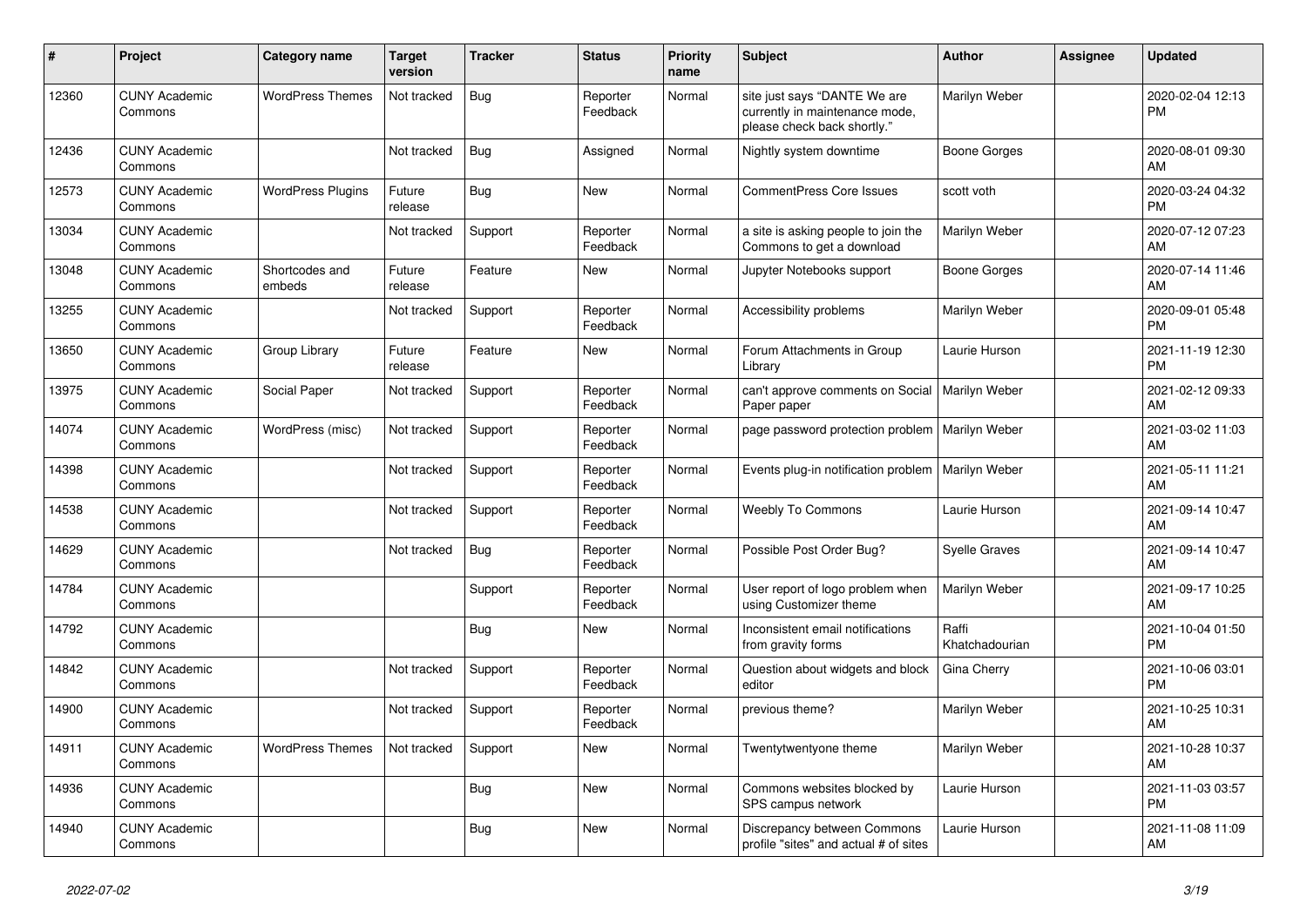| #     | Project                         | <b>Category name</b>           | <b>Target</b><br>version | <b>Tracker</b> | <b>Status</b>        | <b>Priority</b><br>name | <b>Subject</b>                                                                             | <b>Author</b>           | <b>Assignee</b> | <b>Updated</b>                |
|-------|---------------------------------|--------------------------------|--------------------------|----------------|----------------------|-------------------------|--------------------------------------------------------------------------------------------|-------------------------|-----------------|-------------------------------|
| 15045 | <b>CUNY Academic</b><br>Commons |                                |                          | Support        | New                  | Normal                  | no result for KCeL in the search<br>box on the commons                                     | Marilyn Weber           |                 | 2021-12-10 11:29<br>AM.       |
| 15169 | <b>CUNY Academic</b><br>Commons |                                | 2.0.3                    | Support        | Reporter<br>Feedback | Normal                  | new Prelude website zipfiles for<br>custom theme and other files.                          | Marilyn Weber           |                 | 2022-06-29 11:32<br><b>AM</b> |
| 15176 | <b>CUNY Academic</b><br>Commons |                                | Not tracked              | Support        | Reporter<br>Feedback | Normal                  | Archiving Q Writing & Old<br>Wordpress Sites on the Commons                                | Laurie Hurson           |                 | 2022-02-08 10:28<br>AM        |
| 15260 | <b>CUNY Academic</b><br>Commons |                                |                          | Support        | Reporter<br>Feedback | Normal                  | Diacritical markings   European<br><b>Stages</b>                                           | Marilyn Weber           |                 | 2022-02-04 08:16<br>AM        |
| 15370 | <b>CUNY Academic</b><br>Commons |                                |                          | Support        | Reporter<br>Feedback | Normal                  | All-in-One Event Calendar?                                                                 | Marilyn Weber           |                 | 2022-02-17 11:03<br>AM        |
| 15565 | <b>CUNY Academic</b><br>Commons |                                |                          | Support        | <b>New</b>           | Normal                  | Events - send updates to an email<br>listserv                                              | Marilyn Weber           |                 | 2022-03-10 01:06<br><b>PM</b> |
| 15613 | <b>CUNY Academic</b><br>Commons |                                | 2.0.3                    | Feature        | Reporter<br>Feedback | Normal                  | Adding "Passster" plugin                                                                   | Laurie Hurson           |                 | 2022-06-29 11:32<br>AM        |
| 15655 | <b>CUNY Academic</b><br>Commons |                                | 2.0.3                    | Support        | Reporter<br>Feedback | Normal                  | Event Aggregator plugin?                                                                   | Marilyn Weber           |                 | 2022-06-29 11:32<br>AM        |
| 15757 | <b>CUNY Academic</b><br>Commons |                                |                          | <b>Bug</b>     | New                  | Normal                  | Members # do not match                                                                     | Laurie Hurson           |                 | 2022-03-30 04:52<br><b>PM</b> |
| 15816 | <b>CUNY Academic</b><br>Commons |                                | Not tracked              | Support        | <b>New</b>           | Normal                  | slow loading at SPS                                                                        | Marilyn Weber           |                 | 2022-04-05 01:26<br><b>PM</b> |
| 15923 | <b>CUNY Academic</b><br>Commons |                                | Not tracked              | Feature        | Reporter<br>Feedback | Normal                  | <b>Bellows Plugin Adjustments</b>                                                          | Laurie Hurson           |                 | 2022-04-20 10:10<br>AM        |
| 16099 | <b>CUNY Academic</b><br>Commons |                                |                          | Support        | Reporter<br>Feedback | Normal                  | request for Newsletter Glue                                                                | Marilyn Weber           |                 | 2022-05-13 12:14<br><b>PM</b> |
| 16255 | <b>CUNY Academic</b><br>Commons | WordPress (misc)               |                          | <b>Bug</b>     | New                  | Normal                  | Need to define 'MULTISITE'<br>constant in wp-config.php                                    | Raymond Hoh             |                 | 2022-06-19 09:31<br>AM        |
| 16290 | <b>CUNY Academic</b><br>Commons |                                |                          | Feature        | Reporter<br>Feedback | Normal                  | Add Table Of Contents Block<br>plug-in                                                     | Raffi<br>Khatchadourian |                 | 2022-06-24 10:26<br>AM        |
| 16314 | <b>CUNY Academic</b><br>Commons | <b>WordPress Plugins</b>       |                          | Feature        | <b>New</b>           | Normal                  | Install Multicollab plug-in?                                                               | Raffi<br>Khatchadourian |                 | 2022-06-29 03:44<br><b>PM</b> |
| 16318 | <b>CUNY Academic</b><br>Commons |                                |                          | Bug            | New                  | Normal                  | Unable to Access block editor or<br>embed YouTube videos in new<br>pages, in one site only | Syelle Graves           |                 | 2022-07-01 06:53<br><b>PM</b> |
| 6356  | <b>CUNY Academic</b><br>Commons | <b>WordPress Plugins</b>       | Future<br>release        | <b>Bug</b>     | Reporter<br>Feedback | Low                     | Should Subscribe2 be<br>deprecated?                                                        | Luke Waltzer            |                 | 2017-03-20 12:20<br>PM        |
| 13912 | <b>CUNY Academic</b><br>Commons |                                | Not tracked              | Feature        | Hold                 | Low                     | posting "missed schedule"                                                                  | Marilyn Weber           |                 | 2021-02-23 10:46<br>AM        |
| 3230  | <b>CUNY Academic</b><br>Commons | Internal Tools and<br>Workflow | Not tracked              | Feature        | Assigned             | High                    | Scripts for quicker<br>provisioning/updating of<br>development environments                | Boone Gorges            | Boone<br>Gorges | 2016-01-26 04:54<br><b>PM</b> |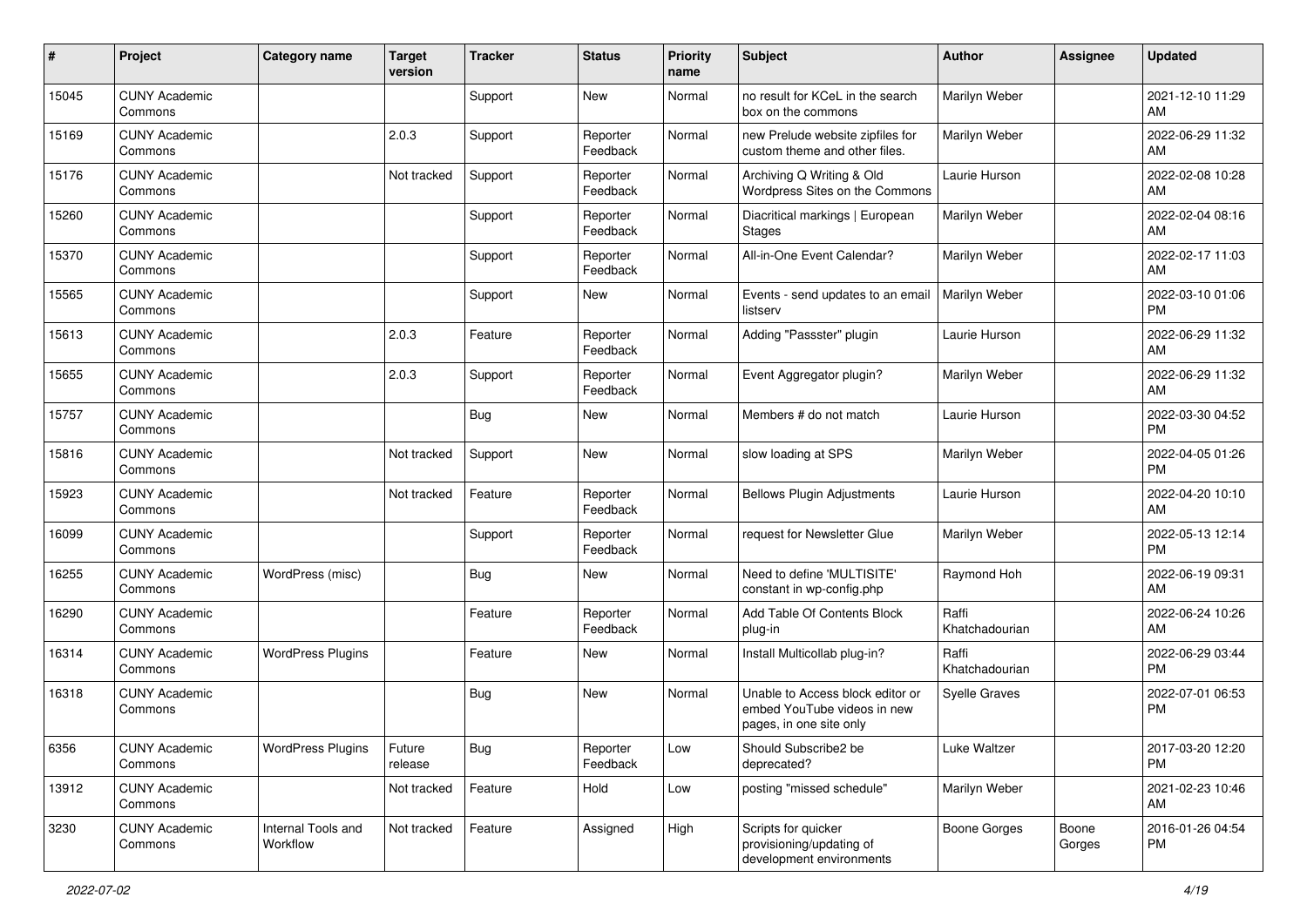| #     | Project                         | <b>Category name</b>     | <b>Target</b><br>version | Tracker | <b>Status</b>        | <b>Priority</b><br>name | <b>Subject</b>                                                                 | Author              | <b>Assignee</b> | <b>Updated</b>                |
|-------|---------------------------------|--------------------------|--------------------------|---------|----------------------|-------------------------|--------------------------------------------------------------------------------|---------------------|-----------------|-------------------------------|
| 10678 | <b>CUNY Academic</b><br>Commons |                          | Not tracked              | Bug     | Reporter<br>Feedback | High                    | Newsletter Plugin Not Sending<br>Out Newsletters                               | Mark Webb           | Boone<br>Gorges | 2019-09-16 09:38<br>PM.       |
| 287   | <b>CUNY Academic</b><br>Commons | WordPress (misc)         | Future<br>release        | Feature | Assigned             | Normal                  | Create troubleshooting tool for<br>account sign-up                             | <b>Matt Gold</b>    | Boone<br>Gorges | 2015-11-09 06:17<br><b>PM</b> |
| 377   | <b>CUNY Academic</b><br>Commons | <b>BuddyPress (misc)</b> | Future<br>release        | Feature | Assigned             | Normal                  | Like buttons                                                                   | Matt Gold           | Boone<br>Gorges | 2010-11-16 05:13<br><b>PM</b> |
| 435   | <b>CUNY Academic</b><br>Commons | BuddyPress (misc)        | Future<br>release        | Feature | Assigned             | Normal                  | Include Avatar Images in Forum<br><b>Post Notification Emails</b>              | <b>Matt Gold</b>    | Boone<br>Gorges | 2010-12-08 12:40<br><b>PM</b> |
| 500   | <b>CUNY Academic</b><br>Commons | BuddyPress (misc)        | Future<br>release        | Feature | Assigned             | Normal                  | <b>Export Group Data</b>                                                       | Matt Gold           | Boone<br>Gorges | 2010-12-19 12:09<br><b>PM</b> |
| 554   | <b>CUNY Academic</b><br>Commons | BuddyPress (misc)        | Future<br>release        | Feature | Assigned             | Normal                  | Add Trackback notifications to<br>site-wide activity feed                      | <b>Matt Gold</b>    | Boone<br>Gorges | 2015-11-09 06:19<br><b>PM</b> |
| 585   | <b>CUNY Academic</b><br>Commons | Group Forums             | Future<br>release        | Feature | Assigned             | Normal                  | Merge Forum Topics                                                             | Sarah Morgano       | Boone<br>Gorges | 2011-07-06 04:11<br><b>PM</b> |
| 599   | <b>CUNY Academic</b><br>Commons | BuddyPress (misc)        | Future<br>release        | Feature | Assigned             | Normal                  | Consider adding rating plugins for<br><b>BuddyPress/BBPress</b>                | <b>Matt Gold</b>    | Boone<br>Gorges | 2011-08-22 06:50<br><b>PM</b> |
| 618   | <b>CUNY Academic</b><br>Commons | <b>BuddyPress Docs</b>   | Future<br>release        | Feature | Assigned             | Normal                  | <b>BuddyPress Docs: export formats</b>                                         | <b>Boone Gorges</b> | Boone<br>Gorges | 2015-11-09 05:38<br><b>PM</b> |
| 635   | <b>CUNY Academic</b><br>Commons | BuddyPress (misc)        | Future<br>release        | Feature | Assigned             | Normal                  | Big Blue Button -<br>Videoconferencing in Groups and<br><b>Blogs</b>           | Matt Gold           | Boone<br>Gorges | 2011-03-14 03:24<br><b>PM</b> |
| 658   | <b>CUNY Academic</b><br>Commons | <b>WordPress Plugins</b> | Future<br>release        | Feature | Assigned             | Normal                  | Rebulid Sitewide Tag Suggestion                                                | Matt Gold           | Boone<br>Gorges | 2015-01-05 08:47<br><b>PM</b> |
| 1422  | CUNY Academic<br>Commons        | <b>BuddyPress Docs</b>   | Future<br>release        | Feature | Assigned             | Normal                  | Make "created Doc" activity icons<br>non-mini                                  | <b>Boone Gorges</b> | Boone<br>Gorges | 2015-11-09 05:48<br><b>PM</b> |
| 1460  | <b>CUNY Academic</b><br>Commons | Analytics                | Future<br>release        | Feature | Assigned             | Normal                  | <b>Update System Report</b>                                                    | <b>Brian Foote</b>  | Boone<br>Gorges | 2015-11-09 06:13<br><b>PM</b> |
| 1508  | <b>CUNY Academic</b><br>Commons | WordPress (misc)         | Future<br>release        | Feature | Assigned             | Normal                  | Share login cookies across<br>mapped domains                                   | <b>Boone Gorges</b> | Boone<br>Gorges | 2012-07-02 12:12<br><b>PM</b> |
| 1744  | <b>CUNY Academic</b><br>Commons | <b>BuddyPress Docs</b>   | Future<br>release        | Feature | Assigned             | Normal                  | Spreadsheet-style Docs                                                         | Boone Gorges        | Boone<br>Gorges | 2015-11-09 06:13<br><b>PM</b> |
| 1888  | <b>CUNY Academic</b><br>Commons | Home Page                | Future<br>release        | Feature | Assigned             | Normal                  | Refactor BP MPO Activity Filter to<br>support proper pagination                | Sarah Morgano       | Boone<br>Gorges | 2014-05-01 07:11<br><b>PM</b> |
| 2523  | <b>CUNY Academic</b><br>Commons | <b>BuddyPress Docs</b>   | Future<br>release        | Feature | Assigned             | Normal                  | Allow Users to Upload Images to<br>BP Docs                                     | Matt Gold           | Boone<br>Gorges | 2015-11-09 06:14<br><b>PM</b> |
| 2753  | <b>CUNY Academic</b><br>Commons | <b>Public Portfolio</b>  | Future<br>release        | Feature | New                  | Normal                  | Create actual actual tagification in<br>academic interests and other<br>fields | Micki Kaufman       | Boone<br>Gorges | 2015-01-05 08:52<br>PM        |
| 3002  | <b>CUNY Academic</b><br>Commons | Search                   | Future<br>release        | Feature | Assigned             | Normal                  | Overhaul CAC search by using<br>external search appliance                      | Boone Gorges        | Boone<br>Gorges | 2020-07-15 03:05<br><b>PM</b> |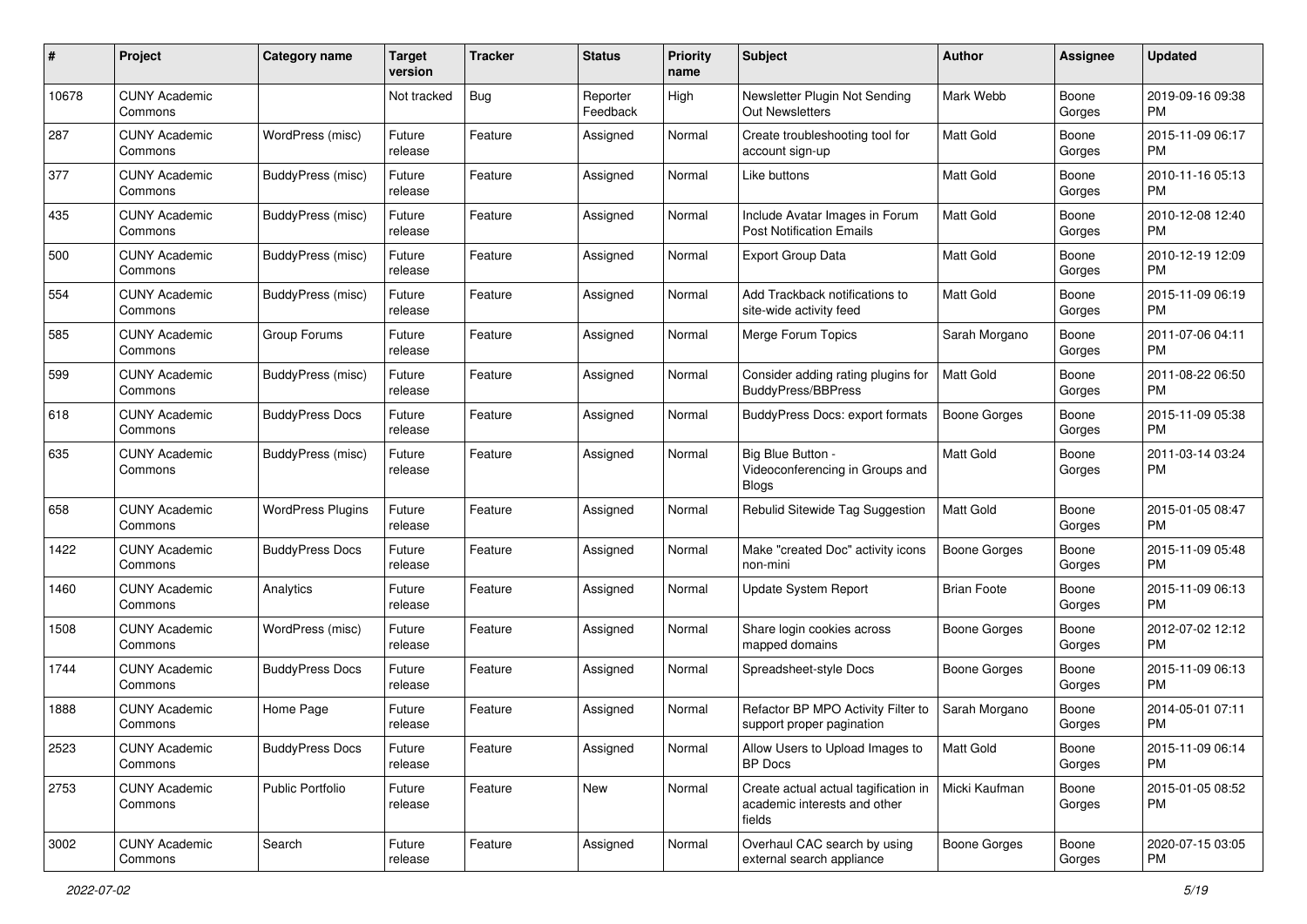| #    | Project                         | <b>Category name</b>    | <b>Target</b><br>version | <b>Tracker</b> | <b>Status</b>       | <b>Priority</b><br>name | <b>Subject</b>                                                                    | <b>Author</b>           | <b>Assignee</b> | <b>Updated</b>                |
|------|---------------------------------|-------------------------|--------------------------|----------------|---------------------|-------------------------|-----------------------------------------------------------------------------------|-------------------------|-----------------|-------------------------------|
| 3042 | <b>CUNY Academic</b><br>Commons | <b>Public Portfolio</b> | Future<br>release        | Feature        | Assigned            | Normal                  | Browsing member interests                                                         | <b>Matt Gold</b>        | Boone<br>Gorges | 2015-03-21 09:04<br><b>PM</b> |
| 3193 | <b>CUNY Academic</b><br>Commons | Group Forums            | Future<br>release        | Feature        | Assigned            | Normal                  | bbPress 2.x dynamic roles and<br><b>RBE</b>                                       | Boone Gorges            | Boone<br>Gorges | 2014-09-30 01:30<br><b>PM</b> |
| 3220 | <b>CUNY Academic</b><br>Commons | <b>Public Portfolio</b> | Future<br>release        | Feature        | Assigned            | Normal                  | Add indent/outdent option to<br>Formatting Buttons on Profile<br>Page             | Matt Gold               | Boone<br>Gorges | 2014-05-21 10:39<br><b>PM</b> |
| 3308 | <b>CUNY Academic</b><br>Commons | Group Invitations       | Future<br>release        | Feature        | Assigned            | Normal                  | Allow members to rescind group<br>invitations                                     | <b>Matt Gold</b>        | Boone<br>Gorges | 2015-04-01 08:53<br><b>PM</b> |
| 3419 | <b>CUNY Academic</b><br>Commons | Group Invitations       | 1.6.14                   | Bug            | Testing<br>Required | Normal                  | Neatening the display of<br>messages on group requests                            | <b>Matt Gold</b>        | Boone<br>Gorges | 2014-09-01 09:29<br><b>PM</b> |
| 3475 | <b>CUNY Academic</b><br>Commons | Events                  | Future<br>release        | Feature        | Assigned            | Normal                  | Request to add plugin to<br>streamline room<br>booking/appointment booking        | Naomi Barrettara        | Boone<br>Gorges | 2014-12-01 05:14<br><b>PM</b> |
| 3580 | <b>CUNY Academic</b><br>Commons | Group Blogs             | Future<br>release        | Feature        | <b>New</b>          | Normal                  | Multiple blogs per group                                                          | Boone Gorges            | Boone<br>Gorges | 2018-02-20 02:02<br><b>PM</b> |
| 3759 | <b>CUNY Academic</b><br>Commons | WordPress (misc)        | Future<br>release        | Feature        | Assigned            | Normal                  | Review Interface for Adding Users<br>to Blogs                                     | Matt Gold               | Boone<br>Gorges | 2015-03-24 05:52<br><b>PM</b> |
| 3768 | <b>CUNY Academic</b><br>Commons | <b>Public Portfolio</b> | Future<br>release        | Feature        | Assigned            | Normal                  | Institutions/Past positions on<br>public portfolios                               | <b>Matt Gold</b>        | Boone<br>Gorges | 2018-04-23 10:44<br>AM        |
| 4053 | <b>CUNY Academic</b><br>Commons | Events                  | Future<br>release        | Feature        | Assigned            | Normal                  | Create new tab for past events                                                    | Matt Gold               | Boone<br>Gorges | 2015-05-12 02:10<br><b>PM</b> |
| 4238 | <b>CUNY Academic</b><br>Commons | Events                  | Future<br>release        | Feature        | Assigned            | Normal                  | Copy Events to Other Groups?                                                      | <b>Matt Gold</b>        | Boone<br>Gorges | 2015-07-02 10:08<br>AM        |
| 4481 | <b>CUNY Academic</b><br>Commons | Events                  | Future<br>release        | Feature        | <b>New</b>          | Normal                  | Group admins/mods should have<br>the ability to unlink an event from<br>the group | Boone Gorges            | Boone<br>Gorges | 2017-04-24 03:53<br><b>PM</b> |
| 4592 | <b>CUNY Academic</b><br>Commons | Events                  | Future<br>release        | Design/UX      | New                 | Normal                  | Event Creation - Venue Dropdown<br>Slow                                           | Samantha Raddatz        | Boone<br>Gorges | 2015-09-14 04:56<br><b>PM</b> |
| 4903 | <b>CUNY Academic</b><br>Commons | Events                  | Future<br>release        | Design/UX      | Assigned            | Normal                  | Improving visual appearance of<br>event calendars                                 | <b>Matt Gold</b>        | Boone<br>Gorges | 2016-10-13 11:51<br>AM        |
| 4980 | <b>CUNY Academic</b><br>Commons | Home Page               | Future<br>release        | Feature        | Assigned            | Normal                  | CAC Featured Content -- Adding<br>Randomization                                   | <b>Matt Gold</b>        | Boone<br>Gorges | 2016-12-12 03:01<br><b>PM</b> |
| 5182 | <b>CUNY Academic</b><br>Commons | Social Paper            | Future<br>release        | Design/UX      | New                 | Normal                  | "Publishing" a private paper on<br>social paper?                                  | Raffi<br>Khatchadourian | Boone<br>Gorges | 2016-10-13 04:12<br><b>PM</b> |
| 5234 | <b>CUNY Academic</b><br>Commons | Membership              | Future<br>release        | Feature        | Assigned            | Normal                  | Write Unconfirmed patch for WP                                                    | Boone Gorges            | Boone<br>Gorges | 2016-10-24 11:18<br>AM        |
| 5696 | <b>CUNY Academic</b><br>Commons | Events                  | Future<br>release        | Feature        | Assigned            | Normal                  | Events Calendar - display options<br>/ calendar aggregation                       | <b>Matt Gold</b>        | Boone<br>Gorges | 2016-10-13 11:44<br>AM        |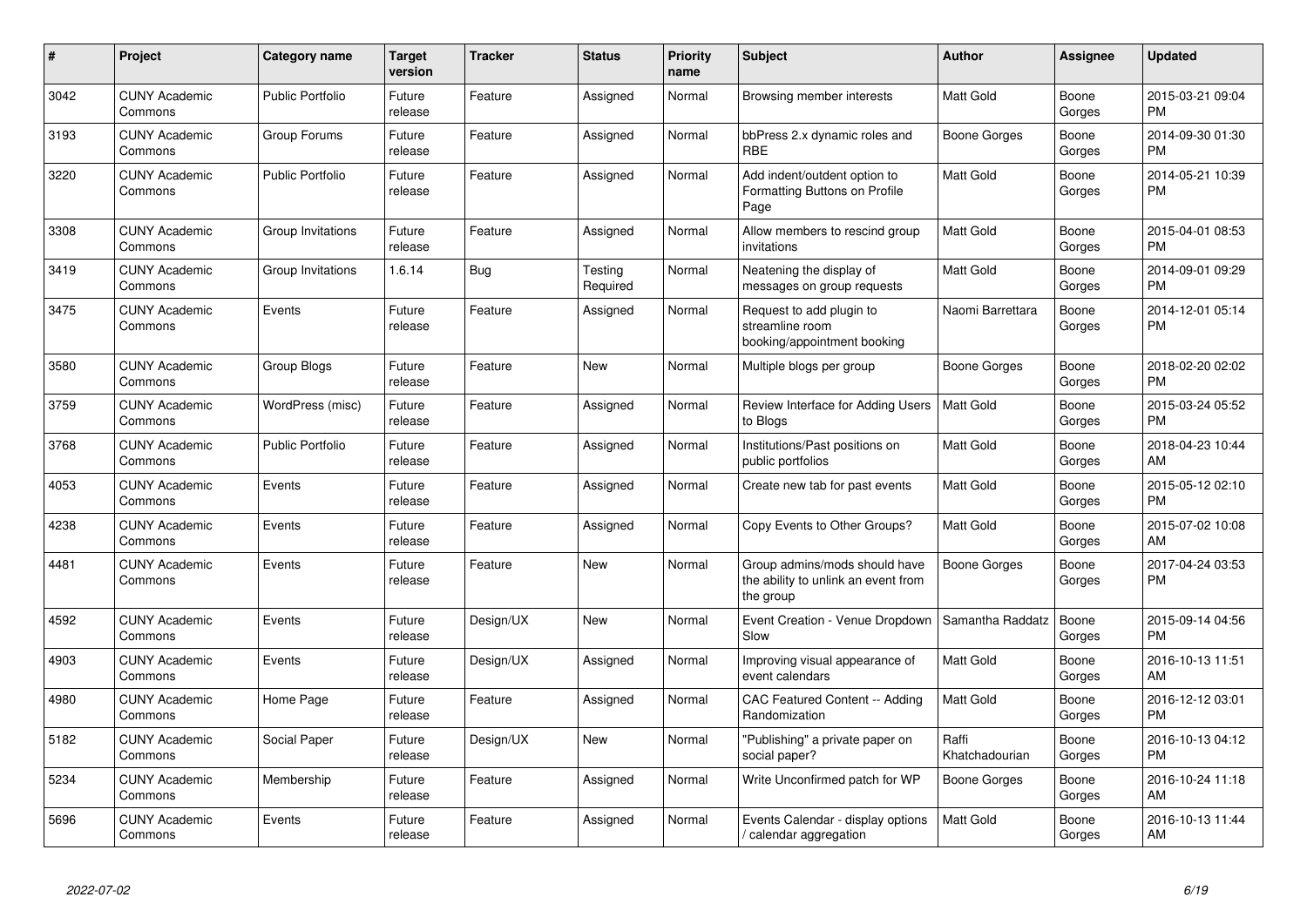| #    | Project                         | <b>Category name</b>       | <b>Target</b><br>version | <b>Tracker</b> | <b>Status</b>        | <b>Priority</b><br>name | <b>Subject</b>                                                                             | <b>Author</b>    | Assignee        | <b>Updated</b>                |
|------|---------------------------------|----------------------------|--------------------------|----------------|----------------------|-------------------------|--------------------------------------------------------------------------------------------|------------------|-----------------|-------------------------------|
| 6014 | <b>CUNY Academic</b><br>Commons | Publicity                  | Future<br>release        | Publicity      | Reporter<br>Feedback | Normal                  | Google search listing                                                                      | <b>Matt Gold</b> | Boone<br>Gorges | 2016-09-21 03:48<br><b>PM</b> |
| 7022 | <b>CUNY Academic</b><br>Commons | Announcements              | Future<br>release        | Bug            | <b>New</b>           | Normal                  | Sitewide announcements should<br>be displayed on, and dismissable<br>from, mapped domains  | Boone Gorges     | Boone<br>Gorges | 2018-03-22 10:18<br>AM        |
| 7663 | <b>CUNY Academic</b><br>Commons | Social Paper               | Future<br>release        | Bug            | New                  | Normal                  | Social Paper notifications not<br>formatted correctly on secondary<br>sites                | Boone Gorges     | Boone<br>Gorges | 2018-04-16 03:52<br><b>PM</b> |
| 7981 | <b>CUNY Academic</b><br>Commons | Social Paper               | Future<br>release        | Bug            | <b>New</b>           | Normal                  | Social Paper comments should<br>not go to spam                                             | Luke Waltzer     | Boone<br>Gorges | 2018-04-16 03:52<br><b>PM</b> |
| 8756 | <b>CUNY Academic</b><br>Commons | Group Blogs                | Future<br>release        | Feature        | Hold                 | Normal                  | Connect multiple blogs to one<br>group?                                                    | <b>Matt Gold</b> | Boone<br>Gorges | 2017-09-30 10:42<br>AM        |
| 8835 | <b>CUNY Academic</b><br>Commons | <b>Blogs (BuddyPress)</b>  | Future<br>release        | Feature        | New                  | Normal                  | Extend cuny is shortlinks to sites                                                         | Luke Waltzer     | Boone<br>Gorges | 2022-04-26 11:59<br>AM        |
| 8836 | <b>CUNY Academic</b><br>Commons | Blogs (BuddyPress)         | Future<br>release        | Feature        | Assigned             | Normal                  | Redesign site launch process                                                               | <b>Matt Gold</b> | Boone<br>Gorges | 2019-10-03 02:49<br><b>PM</b> |
| 8900 | <b>CUNY Academic</b><br>Commons | Accessibility              | Future<br>release        | Feature        | Assigned             | Normal                  | Look into tools to enforce<br>accessibility in WP environment                              | <b>Matt Gold</b> | Boone<br>Gorges | 2022-04-26 11:59<br>AM        |
| 8901 | <b>CUNY Academic</b><br>Commons | Accessibility              | Future<br>release        | Feature        | Assigned             | Normal                  | Theme analysis for accessibility                                                           | <b>Matt Gold</b> | Boone<br>Gorges | 2022-04-26 11:59<br>AM        |
| 9207 | <b>CUNY Academic</b><br>Commons |                            | Future<br>release        | Support        | Reporter<br>Feedback | Normal                  | display dashboards made in<br>Tableau?                                                     | Marilyn Weber    | Boone<br>Gorges | 2018-04-10 10:42<br>AM        |
| 9211 | <b>CUNY Academic</b><br>Commons | <b>WordPress Plugins</b>   | Future<br>release        | Support        | Reporter<br>Feedback | Normal                  | Auto-Role Setting in Forum Plugin<br><b>Causing Some Confusion</b>                         | Luke Waltzer     | Boone<br>Gorges | 2018-03-13 11:44<br>AM        |
| 9289 | <b>CUNY Academic</b><br>Commons | <b>WordPress Plugins</b>   | Future<br>release        | Bug            | Reporter<br>Feedback | Normal                  | Email Users Plugin                                                                         | Laurie Hurson    | Boone<br>Gorges | 2018-10-24 12:34<br><b>PM</b> |
| 9515 | <b>CUNY Academic</b><br>Commons | <b>WordPress Plugins</b>   | Not tracked              | Bug            | Reporter<br>Feedback | Normal                  | Text to Speech plugin - "More<br>Slowly" checkbox not working                              | scott voth       | Boone<br>Gorges | 2018-06-13 02:26<br><b>PM</b> |
| 9895 | <b>CUNY Academic</b><br>Commons | Onboarding                 | Future<br>release        | Feature        | Assigned             | Normal                  | Add "Accept Invitation"<br>link/button/function to Group<br>and/or Site invitation emails? | Luke Waltzer     | Boone<br>Gorges | 2018-06-07 12:42<br><b>PM</b> |
| 9926 | <b>CUNY Academic</b><br>Commons | <b>WordPress Plugins</b>   | Future<br>release        | Bug            | <b>New</b>           | Normal                  | twitter-mentions-as-comments<br>cron jobs can run long                                     | Boone Gorges     | Boone<br>Gorges | 2018-10-24 12:34<br><b>PM</b> |
| 9941 | <b>CUNY Academic</b><br>Commons | Wiki                       | Not tracked              | Support        | Assigned             | Normal                  | Wiki functionality                                                                         | <b>Matt Gold</b> | Boone<br>Gorges | 2018-06-26 10:57<br>AM        |
| 9947 | <b>CUNY Academic</b><br>Commons | <b>WordPress Plugins</b>   | Future<br>release        | Feature        | Reporter<br>Feedback | Normal                  | Install H5P quiz plugin                                                                    | <b>Matt Gold</b> | Boone<br>Gorges | 2018-09-11 11:01<br>AM        |
| 9979 | <b>CUNY Academic</b><br>Commons | <b>Email Notifications</b> | Not tracked              | Bug            | Reporter<br>Feedback | Normal                  | Reports of slow email activation<br>emails                                                 | Matt Gold        | Boone<br>Gorges | 2018-08-29 09:40<br><b>PM</b> |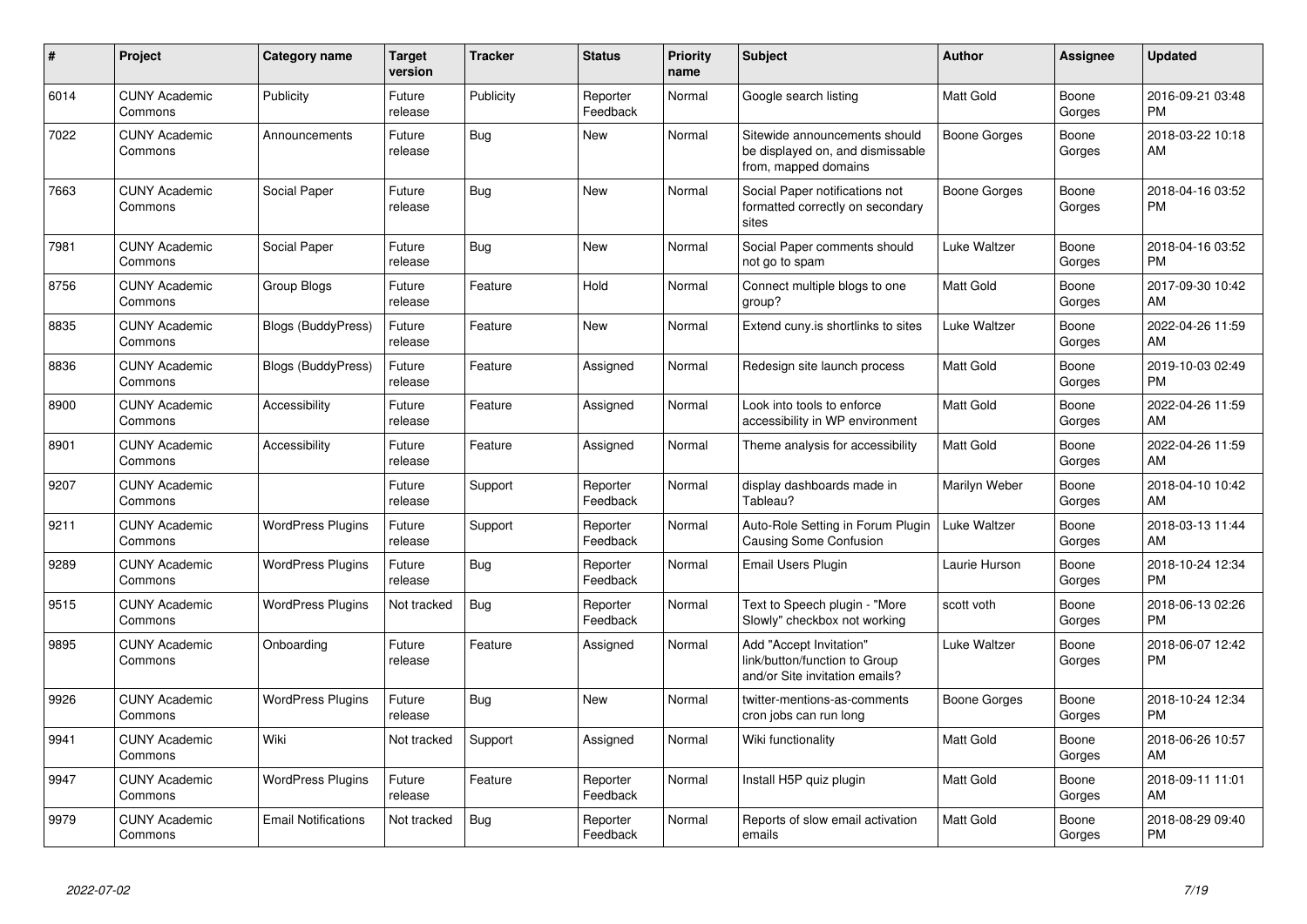| #     | <b>Project</b>                  | <b>Category name</b>       | <b>Target</b><br>version | <b>Tracker</b> | <b>Status</b>        | <b>Priority</b><br>name | <b>Subject</b>                                                                      | <b>Author</b>       | Assignee        | <b>Updated</b>                |
|-------|---------------------------------|----------------------------|--------------------------|----------------|----------------------|-------------------------|-------------------------------------------------------------------------------------|---------------------|-----------------|-------------------------------|
| 10040 | <b>CUNY Academic</b><br>Commons | WordPress (misc)           | Not tracked              | Bug            | Reporter<br>Feedback | Normal                  | User doesn't see full list of themes                                                | Matt Gold           | Boone<br>Gorges | 2018-07-25 10:12<br>AM        |
| 10226 | <b>CUNY Academic</b><br>Commons | Courses                    | Future<br>release        | Feature        | New                  | Normal                  | Add "My Courses" to drop down<br>list                                               | scott voth          | Boone<br>Gorges | 2021-11-19 12:42<br><b>PM</b> |
| 10368 | <b>CUNY Academic</b><br>Commons |                            | Future<br>release        | Feature        | Assigned             | Normal                  | Use ORCID data to populate<br>academic profile page                                 | Stephen Francoeur   | Boone<br>Gorges | 2018-09-25 01:53<br><b>PM</b> |
| 10794 | <b>CUNY Academic</b><br>Commons | Performance                | Not tracked              | Bug            | <b>New</b>           | Normal                  | Memcached connection<br>occasionally breaks                                         | Boone Gorges        | Boone<br>Gorges | 2018-12-06 03:30<br><b>PM</b> |
| 11386 | <b>CUNY Academic</b><br>Commons | WordPress - Media          | Not tracked              | Support        | Reporter<br>Feedback | Normal                  | disappearing images                                                                 | scott voth          | Boone<br>Gorges | 2019-05-14 10:32<br>AM        |
| 11449 | <b>CUNY Academic</b><br>Commons | WordPress - Media          | Not tracked              | Support        | Reporter<br>Feedback | Normal                  | Cloning Media Library for JITP<br>from Staging to Production Site                   | Patrick DeDauw      | Boone<br>Gorges | 2019-05-13 12:00<br><b>PM</b> |
| 11496 | <b>CUNY Academic</b><br>Commons | <b>Public Portfolio</b>    | 1.15.2                   | Support        | <b>New</b>           | Normal                  | Replace Twitter Icon on Member<br>Portfolio page                                    | scott voth          | Boone<br>Gorges | 2019-06-06 01:03<br><b>PM</b> |
| 11531 | <b>CUNY Academic</b><br>Commons | Events                     | Future<br>release        | Feature        | <b>New</b>           | Normal                  | Main Events calendar should<br>include non-public events that<br>user has access to | scott voth          | Boone<br>Gorges | 2019-06-11 10:00<br>AM        |
| 11945 | <b>CUNY Academic</b><br>Commons | Reckoning                  | Future<br>release        | Feature        | Reporter<br>Feedback | Normal                  | Add Comments bubble to<br>Reckoning views                                           | <b>Boone Gorges</b> | Boone<br>Gorges | 2019-11-12 05:14<br>PM        |
| 12042 | <b>CUNY Academic</b><br>Commons | <b>Email Notifications</b> | Future<br>release        | Feature        | <b>New</b>           | Normal                  | Improved error logging for BPGES<br>send queue                                      | Boone Gorges        | Boone<br>Gorges | 2021-11-19 12:25<br><b>PM</b> |
| 12091 | <b>CUNY Academic</b><br>Commons | <b>Group Files</b>         | Future<br>release        | Feature        | New                  | Normal                  | Improved pre-upload file validation<br>for bp-group-documents                       | <b>Boone Gorges</b> | Boone<br>Gorges | 2019-11-14 01:21<br><b>PM</b> |
| 12121 | <b>CUNY Academic</b><br>Commons | <b>WordPress Plugins</b>   | 2.0.3                    | Feature        | Reporter<br>Feedback | Normal                  | Embedding H5P Iframes on<br>Commons Site                                            | Laurie Hurson       | Boone<br>Gorges | 2022-06-29 11:32<br>AM        |
| 12438 | <b>CUNY Academic</b><br>Commons | Courses                    | Not tracked              | Bug            | <b>New</b>           | Normal                  | Site appearing twice                                                                | Laurie Hurson       | Boone<br>Gorges | 2020-02-18 01:34<br><b>PM</b> |
| 12911 | <b>CUNY Academic</b><br>Commons |                            | Not tracked              | Feature        | <b>New</b>           | Normal                  | Block access to xmlrpc.php based<br>on User-Agent                                   | Boone Gorges        | Boone<br>Gorges | 2020-06-09 05:12<br><b>PM</b> |
| 13370 | <b>CUNY Academic</b><br>Commons | Group Library              | Future<br>release        | Feature        | New                  | Normal                  | Library bulk deletion and folder<br>editing                                         | Colin McDonald      | Boone<br>Gorges | 2020-10-13 10:41<br>AM        |
| 13466 | <b>CUNY Academic</b><br>Commons | Cavalcade                  | Future<br>release        | Feature        | <b>New</b>           | Normal                  | Automated cleanup for duplicate<br>Cavalcade tasks                                  | <b>Boone Gorges</b> | Boone<br>Gorges | 2020-10-13 05:24<br><b>PM</b> |
| 13835 | <b>CUNY Academic</b><br>Commons | WordPress (misc)           | Future<br>release        | Feature        | <b>New</b>           | Normal                  | Allow OneSearch widget to have<br>'CUNY' as campus                                  | Boone Gorges        | Boone<br>Gorges | 2021-11-19 12:39<br><b>PM</b> |
| 13949 | <b>CUNY Academic</b><br>Commons |                            | Not tracked              | Bug            | <b>New</b>           | Normal                  | Continued debugging of runaway<br>MySQL connections                                 | <b>Matt Gold</b>    | Boone<br>Gorges | 2021-09-14 10:42<br>AM        |
| 14113 | <b>CUNY Academic</b><br>Commons | WordPress (misc)           | Future<br>release        | Bug            | Hold                 | Normal                  | Block Editor Not Working on this<br>page - Json error                               | scott voth          | Boone<br>Gorges | 2021-03-05 11:01<br>AM        |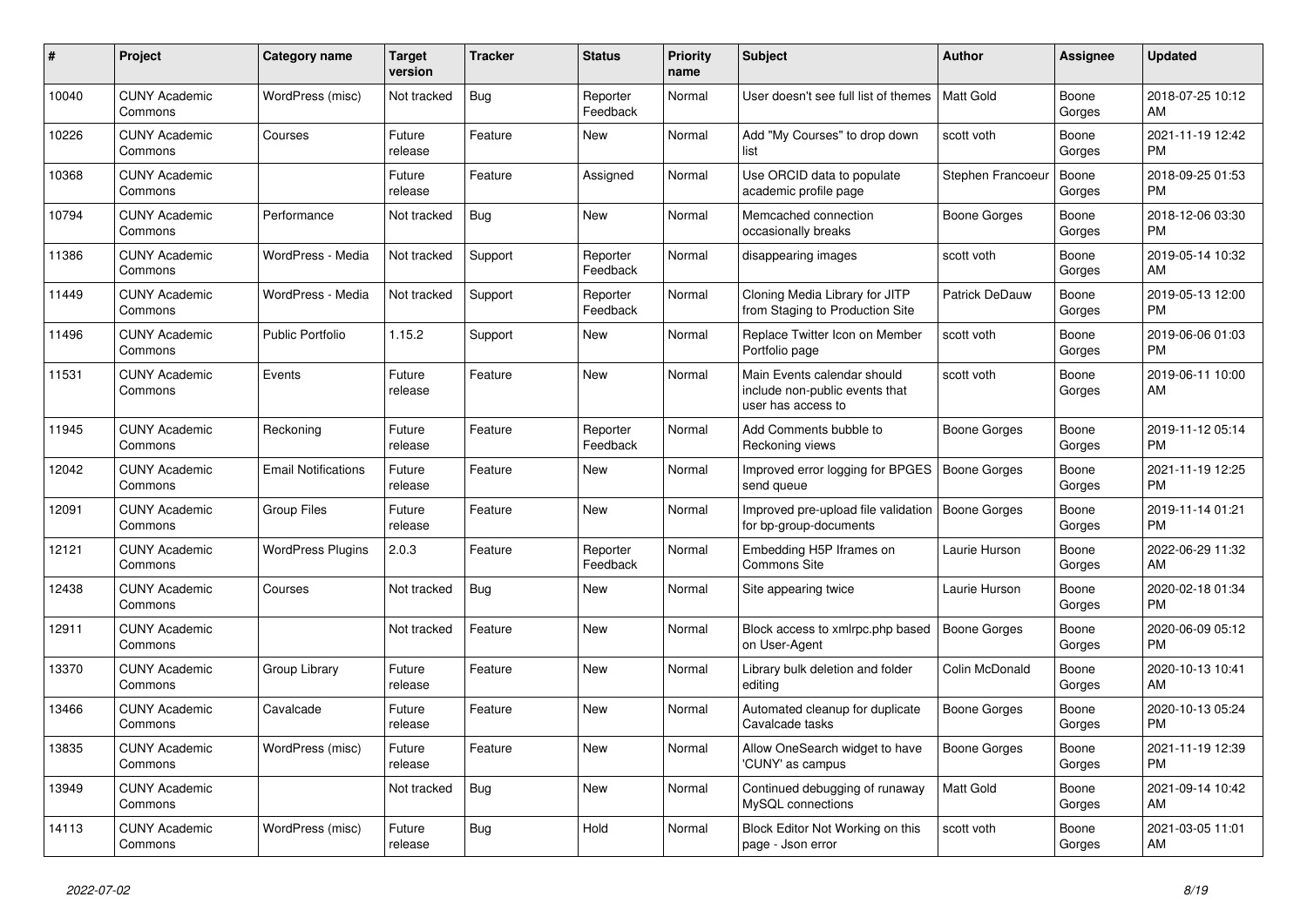| #     | Project                         | <b>Category name</b>       | <b>Target</b><br>version | <b>Tracker</b> | <b>Status</b>        | <b>Priority</b><br>name | <b>Subject</b>                                                                             | <b>Author</b>           | <b>Assignee</b> | <b>Updated</b>                |
|-------|---------------------------------|----------------------------|--------------------------|----------------|----------------------|-------------------------|--------------------------------------------------------------------------------------------|-------------------------|-----------------|-------------------------------|
| 14184 | <b>CUNY Academic</b><br>Commons | <b>Public Portfolio</b>    | Future<br>release        | Feature        | New                  | Normal                  | Centralized mechanism for storing<br>Campus affiliations                                   | <b>Boone Gorges</b>     | Boone<br>Gorges | 2022-01-04 11:35<br>AM        |
| 14309 | <b>CUNY Academic</b><br>Commons | Group Library              | Future<br>release        | Feature        | New                  | Normal                  | Better handling of<br>bp_group_document file download<br>attempts when file is not present | <b>Boone Gorges</b>     | Boone<br>Gorges | 2021-11-19 12:28<br><b>PM</b> |
| 14483 | <b>CUNY Academic</b><br>Commons | WordPress - Media          | Not tracked              | Bug            | Reporter<br>Feedback | Normal                  | Wordpress PDF Embed Stopped<br>Working after JITP Media Clone                              | Patrick DeDauw          | Boone<br>Gorges | 2021-05-20 01:51<br><b>PM</b> |
| 14504 | <b>CUNY Academic</b><br>Commons |                            | Not tracked              | Publicity      | Reporter<br>Feedback | Normal                  | Adding showcases to home page<br>menu                                                      | Laurie Hurson           | Boone<br>Gorges | 2022-01-19 03:26<br>PM.       |
| 14908 | <b>CUNY Academic</b><br>Commons | Performance                |                          | Bug            | New                  | Normal                  | Stale object cache on cdev                                                                 | Raymond Hoh             | Boone<br>Gorges | 2021-12-07 09:45<br>AM        |
| 14987 | <b>CUNY Academic</b><br>Commons | <b>WordPress Plugins</b>   | Future<br>release        | Bug            | New                  | Normal                  | Elementor update causes<br>database freeze-up                                              | Boone Gorges            | Boone<br>Gorges | 2021-11-29 12:02<br><b>PM</b> |
| 15210 | <b>CUNY Academic</b><br>Commons | Analytics                  | Not tracked              | Design/UX      | New                  | Normal                  | Google Analytics improvements                                                              | Colin McDonald          | Boone<br>Gorges | 2022-05-24 10:47<br>AM        |
| 15242 | <b>CUNY Academic</b><br>Commons | Performance                | Not tracked              | Bug            | Reporter<br>Feedback | Normal                  | Slugist site                                                                               | Raffi<br>Khatchadourian | Boone<br>Gorges | 2022-02-07 11:14<br>AM        |
| 15604 | <b>CUNY Academic</b><br>Commons | <b>Email Notifications</b> | Future<br>release        | Feature        | Assigned             | Normal                  | Restructure Commons Group<br>Digest Email Messages                                         | <b>Matt Gold</b>        | Boone<br>Gorges | 2022-05-26 10:45<br>AM        |
| 15767 | <b>CUNY Academic</b><br>Commons | WordPress (misc)           |                          | Support        | New                  | Normal                  | Site loading slowly                                                                        | scott voth              | Boone<br>Gorges | 2022-04-04 08:56<br><b>PM</b> |
| 15883 | <b>CUNY Academic</b><br>Commons |                            | 2.1.0                    | Feature        | New                  | Normal                  | Release BPGES update                                                                       | Boone Gorges            | Boone<br>Gorges | 2022-05-26 10:39<br>AM        |
| 16092 | <b>CUNY Academic</b><br>Commons |                            | Future<br>release        | Feature        | Hold                 | Normal                  | Don't show main site in Site<br>search results                                             | Boone Gorges            | Boone<br>Gorges | 2022-05-17 03:12<br>PM.       |
| 16199 | <b>CUNY Academic</b><br>Commons | Directories                | 2.0.3                    | Bug            | <b>New</b>           | Normal                  | Removed "Semester" Filter from<br><b>Courses Directory</b>                                 | Laurie Hurson           | Boone<br>Gorges | 2022-06-29 11:32<br>AM        |
| 16307 | <b>CUNY Academic</b><br>Commons |                            |                          | <b>Bug</b>     | New                  | Normal                  | Add brief messaging to<br>accept/decline group membership<br>requests                      | <b>Matt Gold</b>        | Boone<br>Gorges | 2022-06-27 06:13<br><b>PM</b> |
| 58    | <b>CUNY Academic</b><br>Commons | BuddyPress (misc)          | Future<br>release        | Feature        | Assigned             | Low                     | Make member search sortable by<br>last name                                                | Roberta Brody           | Boone<br>Gorges | 2010-08-26 02:38<br><b>PM</b> |
| 519   | <b>CUNY Academic</b><br>Commons | <b>BuddyPress Docs</b>     | Future<br>release        | Feature        | Assigned             | Low                     | TOC for individual docs - for new<br>BP "wiki-like" plugin                                 | scott voth              | Boone<br>Gorges | 2015-11-09 05:54<br>PM        |
| 1165  | <b>CUNY Academic</b><br>Commons | Email Invitations          | Future<br>release        | Feature        | Assigned             | Low                     | Allow saved lists of invitees under<br>Send Invites                                        | Boone Gorges            | Boone<br>Gorges | 2015-11-09 06:03<br><b>PM</b> |
| 1166  | <b>CUNY Academic</b><br>Commons | <b>Email Invitations</b>   | Future<br>release        | Feature        | New                  | Low                     | Better organizational tools for Sent   Boone Gorges<br>Invites                             |                         | Boone<br>Gorges | 2015-11-09 06:02<br><b>PM</b> |
| 1167  | <b>CUNY Academic</b><br>Commons | <b>Email Invitations</b>   | Future<br>release        | Feature        | New                  | Low                     | Allow email invitations to be resent                                                       | Boone Gorges            | Boone<br>Gorges | 2015-11-12 12:53<br>AM        |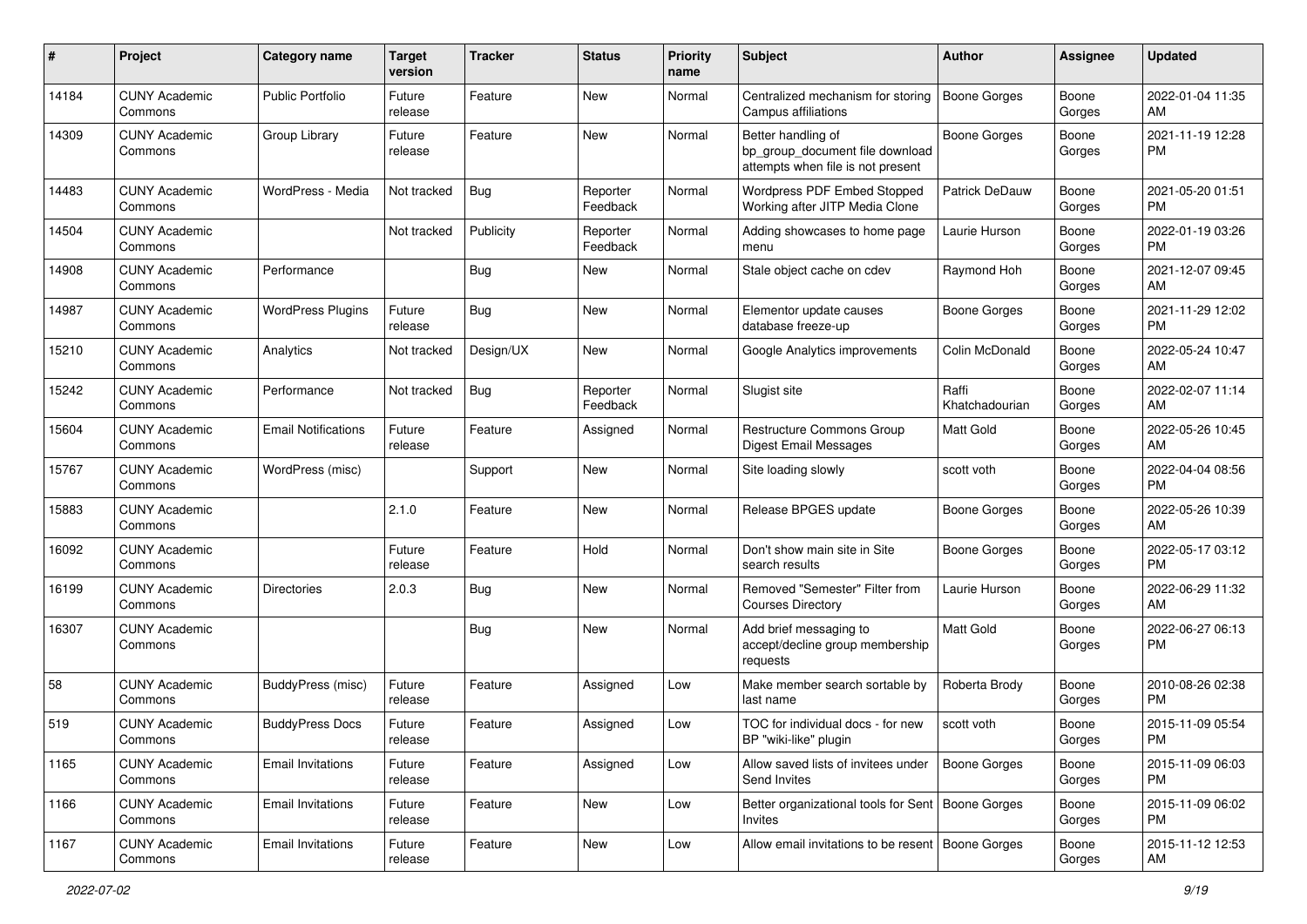| $\pmb{\#}$ | <b>Project</b>                  | Category name            | <b>Target</b><br>version | Tracker    | <b>Status</b>        | <b>Priority</b><br>name | <b>Subject</b>                                                                                  | <b>Author</b>    | Assignee           | <b>Updated</b>                |
|------------|---------------------------------|--------------------------|--------------------------|------------|----------------------|-------------------------|-------------------------------------------------------------------------------------------------|------------------|--------------------|-------------------------------|
| 1417       | <b>CUNY Academic</b><br>Commons | <b>BuddyPress Docs</b>   | Future<br>release        | Feature    | Assigned             | Low                     | <b>Bulk actions for BuddyPress Docs</b>                                                         | Boone Gorges     | Boone<br>Gorges    | 2016-10-17 10:41<br><b>PM</b> |
| 1562       | <b>CUNY Academic</b><br>Commons | <b>WordPress Plugins</b> | Future<br>release        | Feature    | Assigned             | Low                     | Play with NYT Collaborative<br><b>Authoring Tool</b>                                            | Matt Gold        | Boone<br>Gorges    | 2015-01-05 08:47<br><b>PM</b> |
| 2013       | <b>CUNY Academic</b><br>Commons | <b>Public Portfolio</b>  | Future<br>release        | Feature    | Assigned             | Low                     | Have Profile Privacy Options show<br>up only for filled-in fields                               | Matt Gold        | Boone<br>Gorges    | 2015-11-09 06:09<br><b>PM</b> |
| 2223       | <b>CUNY Academic</b><br>Commons | <b>WordPress Plugins</b> | Future<br>release        | Feature    | Assigned             | Low                     | Add Participad to the CUNY<br><b>Academic Commons</b>                                           | <b>Matt Gold</b> | Boone<br>Gorges    | 2014-09-17 10:03<br><b>PM</b> |
| 2325       | <b>CUNY Academic</b><br>Commons | BuddyPress (misc)        | Future<br>release        | Feature    | Assigned             | Low                     | Profile should have separate fields<br>for first/last names                                     | local admin      | Boone<br>Gorges    | 2015-11-09 06:09<br><b>PM</b> |
| 2610       | <b>CUNY Academic</b><br>Commons | Group Invitations        | Future<br>release        | Feature    | Assigned             | Low                     | Request: Custom invitation<br>message to group invites                                          | local admin      | Boone<br>Gorges    | 2015-11-09 06:13<br><b>PM</b> |
| 3048       | <b>CUNY Academic</b><br>Commons | <b>Public Portfolio</b>  | Future<br>release        | Feature    | New                  | Low                     | Images for rich text profile fields                                                             | Boone Gorges     | Boone<br>Gorges    | 2014-02-19 12:56<br><b>PM</b> |
| 3080       | <b>CUNY Academic</b><br>Commons | <b>Group Files</b>       | Future<br>release        | Feature    | Assigned             | Low                     | Create a system to keep track of<br>file changes                                                | <b>Matt Gold</b> | Boone<br>Gorges    | 2014-02-26 10:04<br><b>PM</b> |
| 3615       | <b>CUNY Academic</b><br>Commons | Redmine                  | Not tracked              | Feature    | <b>New</b>           | Low                     | Create Redmine issues via email                                                                 | Dominic Giglio   | Boone<br>Gorges    | 2017-11-16 11:36<br>AM        |
| 5052       | <b>CUNY Academic</b><br>Commons | Social Paper             | Future<br>release        | Feature    | <b>New</b>           | Low                     | Sentence by sentence or line by<br>line comments (SP suggestion #3)                             | Marilyn Weber    | Boone<br>Gorges    | 2016-02-11 10:24<br><b>PM</b> |
| 6389       | <b>CUNY Academic</b><br>Commons | <b>BuddyPress Docs</b>   | Future<br>release        | Feature    | New                  | Low                     | Make Discussion Area Visible<br>When Editing a Doc                                              | Luke Waltzer     | Boone<br>Gorges    | 2016-10-21 04:16<br><b>PM</b> |
| 8675       | <b>CUNY Academic</b><br>Commons | <b>User Onboarding</b>   | Future<br>release        | <b>Bug</b> | Reporter<br>Feedback | Low                     | Add new User search screen calls<br>for the input of email address but<br>doesn't work with one | Paul Hebert      | Boone<br>Gorges    | 2017-10-11 11:17<br>AM        |
| 365        | <b>CUNY Academic</b><br>Commons | WordPress (misc)         | Future<br>release        | Feature    | Assigned             | Normal                  | <b>Create Mouseover Tooltips</b><br>throughout Site                                             | <b>Matt Gold</b> | Chris Stein        | 2015-11-09 06:18<br><b>PM</b> |
| 860        | <b>CUNY Academic</b><br>Commons | Design                   | Future<br>release        | Design/UX  | Assigned             | Normal                  | <b>Standardize Button Treatment</b><br>Across the Commons                                       | Chris Stein      | Chris Stein        | 2014-05-01 09:45<br>AM        |
| 1544       | <b>CUNY Academic</b><br>Commons | Groups (misc)            | Future<br>release        | Feature    | Reporter<br>Feedback | Normal                  | Group Filtering and Sorting                                                                     | <b>Matt Gold</b> | Chris Stein        | 2019-03-01 02:25<br><b>PM</b> |
| 2754       | <b>CUNY Academic</b><br>Commons | Design                   | Future<br>release        | Feature    | Assigned             | Normal                  | Determine strategy for CAC logo<br>handling in top header                                       | Micki Kaufman    | Chris Stein        | 2015-01-05 08:53<br><b>PM</b> |
| 2832       | <b>CUNY Academic</b><br>Commons | <b>Public Portfolio</b>  | Future<br>release        | Feature    | Assigned             | Normal                  | Improve interface for (not)<br>auto-linking profile fields                                      | Boone Gorges     | Chris Stein        | 2015-01-05 08:52<br><b>PM</b> |
| 2881       | <b>CUNY Academic</b><br>Commons | <b>Public Portfolio</b>  | Future<br>release        | Feature    | Assigned             | Normal                  | Redesign the UX for Profiles                                                                    | Chris Stein      | Chris Stein        | 2016-10-13 12:45<br><b>PM</b> |
| 3059       | <b>CUNY Academic</b><br>Commons | Group Forums             | Future<br>release        | Design/UX  | <b>New</b>           | Normal                  | Forum Post Permissable Content<br><b>Explanatory Text</b>                                       | Chris Stein      | <b>Chris Stein</b> | 2015-04-02 11:27<br>AM        |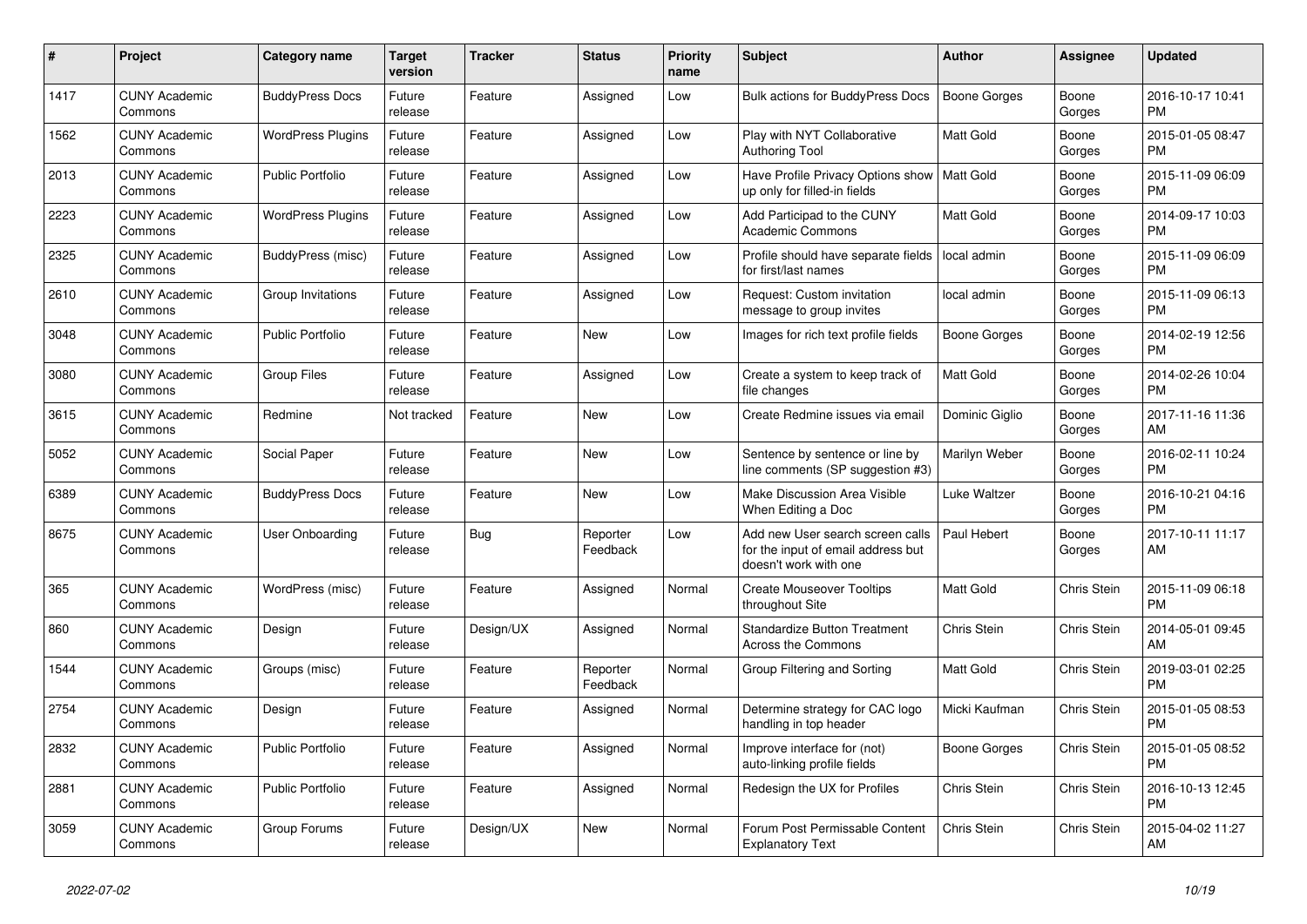| #     | Project                         | <b>Category name</b>           | Target<br>version | <b>Tracker</b> | <b>Status</b> | Priority<br>name | <b>Subject</b>                                                      | <b>Author</b>    | <b>Assignee</b>     | <b>Updated</b>                |
|-------|---------------------------------|--------------------------------|-------------------|----------------|---------------|------------------|---------------------------------------------------------------------|------------------|---------------------|-------------------------------|
| 3330  | <b>CUNY Academic</b><br>Commons | My Commons                     | Future<br>release | Feature        | Assigned      | Normal           | "Commons Information" tool                                          | Boone Gorges     | Chris Stein         | 2014-09-22 08:46<br><b>PM</b> |
| 3770  | <b>CUNY Academic</b><br>Commons | <b>Public Portfolio</b>        | Future<br>release | Feature        | Assigned      | Normal           | Improve Layout/Formatting of<br>Positions Area on Public Portfolios | <b>Matt Gold</b> | Chris Stein         | 2015-04-01 09:17<br><b>PM</b> |
| 5827  | <b>CUNY Academic</b><br>Commons | <b>Public Portfolio</b>        | Future<br>release | Bug            | Assigned      | Normal           | Academic Interests square bracket<br>links not working              | scott voth       | Chris Stein         | 2016-08-11 11:59<br><b>PM</b> |
| 9028  | <b>CUNY Academic</b><br>Commons | Onboarding                     | Future<br>release | Feature        | Assigned      | Normal           | suggest groups to new members<br>during the registration process    | Matt Gold        | Chris Stein         | 2018-10-24 12:34<br><b>PM</b> |
| 10354 | <b>CUNY Academic</b><br>Commons | <b>Public Portfolio</b>        | Future<br>release | Feature        | <b>New</b>    | Normal           | Opt out of Having a Profile Page                                    | scott voth       | Chris Stein         | 2020-05-12 10:43<br>AM        |
| 3354  | <b>CUNY Academic</b><br>Commons | <b>Group Files</b>             | Future<br>release | Feature        | Assigned      | Low              | Allow Group Download of Multiple<br><b>Selected Files</b>           | <b>Matt Gold</b> | Chris Stein         | 2014-08-01 08:50<br><b>AM</b> |
| 8078  | <b>CUNY Academic</b><br>Commons | <b>WordPress Plugins</b>       | Future<br>release | System Upgrade | Assigned      | Normal           | CommentPress Updates                                                | Margaret Galvan  | Christian<br>Wach   | 2017-05-08 03:49<br><b>PM</b> |
| 13199 | <b>CUNY Academic</b><br>Commons | Group Forums                   | Future<br>release | Feature        | <b>New</b>    | Normal           | Favoring Groups over bbPress<br>plugin                              | Colin McDonald   | Colin<br>McDonald   | 2021-11-19 12:28<br><b>PM</b> |
| 4438  | <b>CUNY Academic</b><br>Commons | Events                         | Future<br>release | Bug            | Assigned      | Normal           | Events Calendar - Export<br><b>Recurring Events</b>                 | scott voth       | Daniel Jones        | 2016-05-23 04:25<br><b>PM</b> |
| 5268  | <b>CUNY Academic</b><br>Commons | Group Forums                   | Future<br>release | <b>Bug</b>     | Assigned      | Normal           | Long-time to post to multiple<br>groups                             | Luke Waltzer     | Daniel Jones        | 2016-09-07 06:31<br>PM        |
| 412   | <b>CUNY Academic</b><br>Commons | <b>WordPress Themes</b>        | Future<br>release | Feature        | Assigned      | Normal           | <b>Featured Themes</b>                                              | <b>Matt Gold</b> | Dominic<br>Giglio   | 2015-01-05 08:44<br><b>PM</b> |
| 2167  | <b>CUNY Academic</b><br>Commons | WordPress (misc)               | Future<br>release | Bug            | Assigned      | Normal           | <b>CAC-Livestream Plugin Issues</b>                                 | Michael Smith    | Dominic<br>Giglio   | 2015-01-02 03:06<br><b>PM</b> |
| 940   | <b>CUNY Academic</b><br>Commons | Redmine                        | Future<br>release | Feature        | Assigned      | Low              | Communication with users after<br>releases                          | Matt Gold        | Dominic<br>Giglio   | 2012-09-09 04:36<br><b>PM</b> |
| 1983  | <b>CUNY Academic</b><br>Commons | Home Page                      | Future<br>release | Feature        | Assigned      | Low              | Media Library integration with<br><b>Featured Content plugin</b>    | Boone Gorges     | Dominic<br>Giglio   | 2014-03-17 10:34<br>AM.       |
| 9835  | <b>CUNY Academic</b><br>Commons | Group Forums                   | Future<br>release | Bug            | Assigned      | Normal           | add a "like" function?                                              | Marilyn Weber    | <b>Erik Trainer</b> | 2018-06-05 01:49<br><b>PM</b> |
| 13331 | <b>CUNY Academic</b><br>Commons | Site cloning                   | Future<br>release | Bug            | <b>New</b>    | Normal           | Combine Site Template and Clone   Boone Gorges<br>operations        |                  | Jeremy Felt         | 2021-11-19 12:39<br><b>PM</b> |
| 13891 | <b>CUNY Academic</b><br>Commons | Internal Tools and<br>Workflow | 2.1.0             | Feature        | <b>New</b>    | Normal           | Migrate automated linting to<br>GitHub Actions                      | Boone Gorges     | Jeremy Felt         | 2022-06-29 11:13<br>AM        |
| 15194 | <b>CUNY Academic</b><br>Commons | Internal Tools and<br>Workflow | 2.1.0             | Feature        | <b>New</b>    | Normal           | PHPCS sniff for un-restored<br>switch_to_blog() calls               | Boone Gorges     | Jeremy Felt         | 2022-05-26 10:45<br>AM        |
| 8666  | <b>CUNY Academic</b><br>Commons | Teaching                       | Not tracked       | Documentation  | Assigned      | Normal           | Create Teaching on the Commons<br>Resource Page                     | <b>Matt Gold</b> | Laurie Hurson       | 2019-09-23 03:16<br>PM        |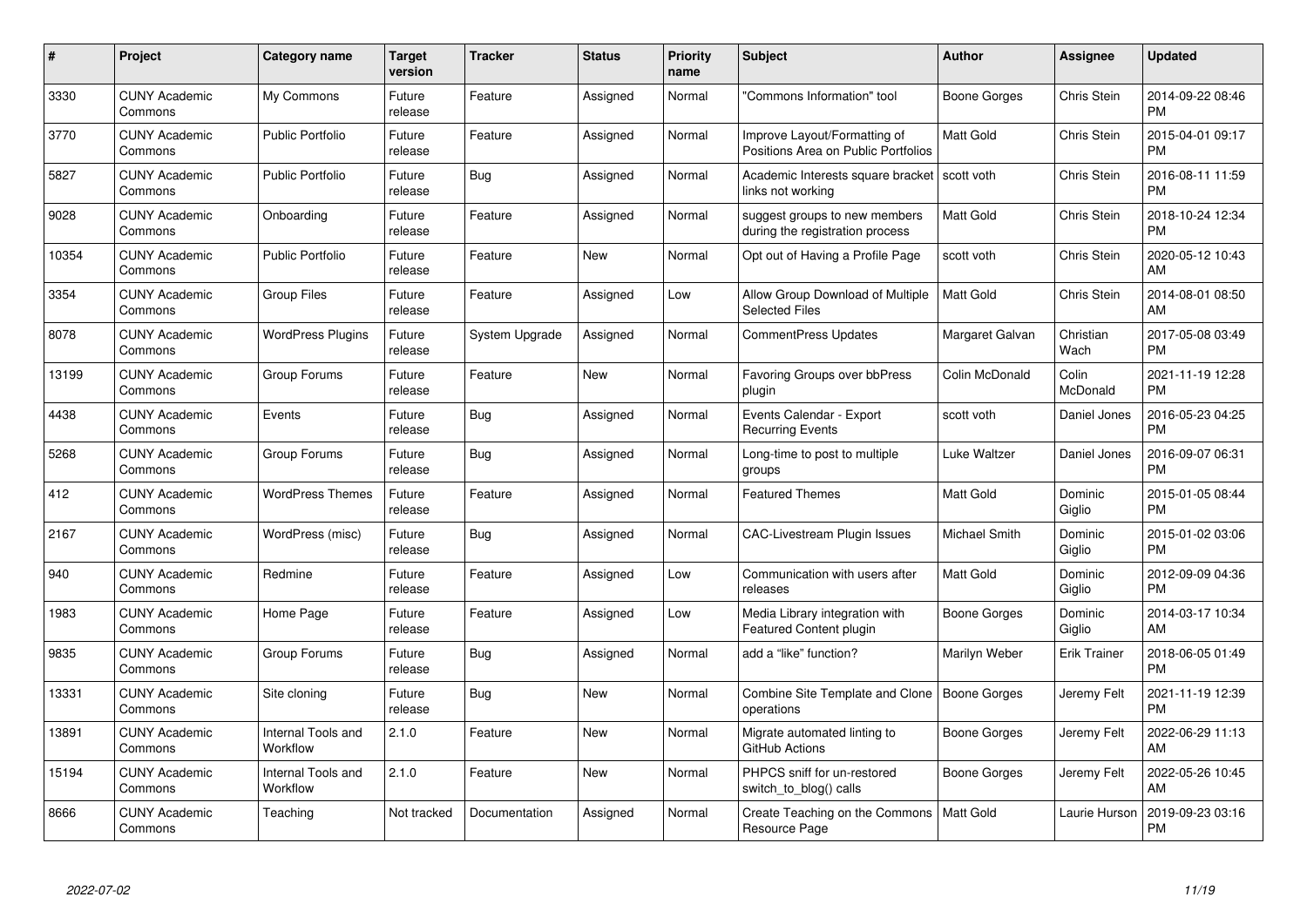| #     | Project                         | Category name            | <b>Target</b><br>version | Tracker       | <b>Status</b>        | <b>Priority</b><br>name | <b>Subject</b>                                                                        | Author                  | <b>Assignee</b>    | <b>Updated</b>                |
|-------|---------------------------------|--------------------------|--------------------------|---------------|----------------------|-------------------------|---------------------------------------------------------------------------------------|-------------------------|--------------------|-------------------------------|
| 11517 | <b>CUNY Academic</b><br>Commons |                          | Not tracked              | Feature       | Assigned             | Normal                  | wp-accessibility plugin should not<br>strip 'target=" blank" by default               | Boone Gorges            | Laurie Hurson      | 2019-09-24 09:57<br>AM        |
| 11879 | <b>CUNY Academic</b><br>Commons |                          | Not tracked              | Bug           | New                  | Normal                  | Hypothesis comments appearing<br>on multiple, different pdfs across<br>blogs          | Laurie Hurson           | Laurie Hurson      | 2019-09-19 02:39<br><b>PM</b> |
| 12446 | <b>CUNY Academic</b><br>Commons | Groups (misc)            | Future<br>release        | Feature       | Reporter<br>Feedback | Normal                  | Toggle default site to group forum<br>posting                                         | Laurie Hurson           | Laurie Hurson      | 2020-03-10 11:57<br>AM        |
| 14475 | <b>CUNY Academic</b><br>Commons |                          | Not tracked              | Publicity     | New                  | Normal                  | OER Showcase Page                                                                     | Laurie Hurson           | Laurie Hurson      | 2021-09-14 10:46<br>AM        |
| 2666  | <b>CUNY Academic</b><br>Commons | About page               | Not tracked              | Documentation | Assigned             | Normal                  | <b>Update About Text</b>                                                              | Chris Stein             | Luke Waltzer       | 2016-03-04 11:19<br>AM        |
| 5955  | <b>CUNY Academic</b><br>Commons | Outreach                 | Future<br>release        | Feature       | Assigned             | Normal                  | Create auto-newsletter for<br>commons members                                         | <b>Matt Gold</b>        | Luke Waltzer       | 2016-08-30 10:34<br>AM        |
| 6078  | <b>CUNY Academic</b><br>Commons | Blogs (BuddyPress)       | Future<br>release        | Feature       | <b>New</b>           | Normal                  | <b>Explore Adding Network Blog</b><br>Metadata Plugin                                 | Luke Waltzer            | Luke Waltzer       | 2016-10-11 10:29<br><b>PM</b> |
| 6298  | <b>CUNY Academic</b><br>Commons | User Experience          | Not tracked              | Design/UX     | Assigned             | Normal                  | Examine data from survey                                                              | <b>Matt Gold</b>        | Margaret<br>Galvan | 2016-10-14 12:16<br><b>PM</b> |
| 7828  | <b>CUNY Academic</b><br>Commons |                          | Not tracked              | Feature       | Assigned             | Normal                  | Theme Assessment 2017                                                                 | Margaret Galvan         | Margaret<br>Galvan | 2017-05-02 10:41<br><b>PM</b> |
| 8211  | <b>CUNY Academic</b><br>Commons | <b>WordPress Themes</b>  | Future<br>release        | Feature       | New                  | Normal                  | Theme Suggestions: Material<br>Design-Inspired Themes                                 | Margaret Galvan         | Margaret<br>Galvan | 2017-08-07 02:48<br><b>PM</b> |
| 12392 | <b>CUNY Academic</b><br>Commons | Help/Codex               | Not tracked              | Documentation | <b>New</b>           | Normal                  | <b>Updates to Common Commons</b><br>Questions on Help Page                            | scott voth              | Margaret<br>Galvan | 2020-02-11 10:53<br>AM        |
| 3509  | <b>CUNY Academic</b><br>Commons | Publicity                | 1.7                      | Publicity     | <b>New</b>           | Normal                  | Create 1.7 digital signage imagery                                                    | Micki Kaufman           | Marilyn<br>Weber   | 2014-10-01 12:40<br><b>PM</b> |
| 8837  | <b>CUNY Academic</b><br>Commons |                          | Not tracked              | Feature       | Assigned             | Normal                  | Create a form to request info from<br>people requesting premium<br>themes and plugins | Matt Gold               | Marilyn<br>Weber   | 2017-11-14 03:35<br><b>PM</b> |
| 9420  | <b>CUNY Academic</b><br>Commons | cuny.is                  | Not tracked              | Feature       | <b>New</b>           | Normal                  | Request for http://cuny.is/streams                                                    | Raffi<br>Khatchadourian | Marilyn<br>Weber   | 2018-04-02 10:08<br>AM        |
| 12382 | <b>CUNY Academic</b><br>Commons | Membership               | Not tracked              | Support       | New                  | Normal                  | Email request change                                                                  | Marilyn Weber           | Marilyn<br>Weber   | 2020-02-06 12:56<br><b>PM</b> |
| 370   | <b>CUNY Academic</b><br>Commons | Registration             | Future<br>release        | Feature       | Assigned             | High                    | <b>Guest Accounts</b>                                                                 | Matt Gold               | Matt Gold          | 2015-04-09 09:33<br>PM        |
| 2175  | <b>CUNY Academic</b><br>Commons | WordPress (misc)         | Not tracked              | Support       | Assigned             | Normal                  | Subscibe 2 vs. Jetpack<br>subscription options                                        | local admin             | Matt Gold          | 2016-01-26 04:58<br><b>PM</b> |
| 3657  | <b>CUNY Academic</b><br>Commons | WordPress (misc)         | Not tracked              | Feature       | New                  | Normal                  | Create alert for GC email<br>addresses                                                | Matt Gold               | Matt Gold          | 2016-04-14 11:29<br><b>PM</b> |
| 3691  | <b>CUNY Academic</b><br>Commons | <b>WordPress Plugins</b> | Future<br>release        | <b>Bug</b>    | New                  | Normal                  | <b>WPMU Domain Mapping</b><br>Debugging on cdev                                       | Raymond Hoh             | Matt Gold          | 2014-12-12 09:04<br>AM        |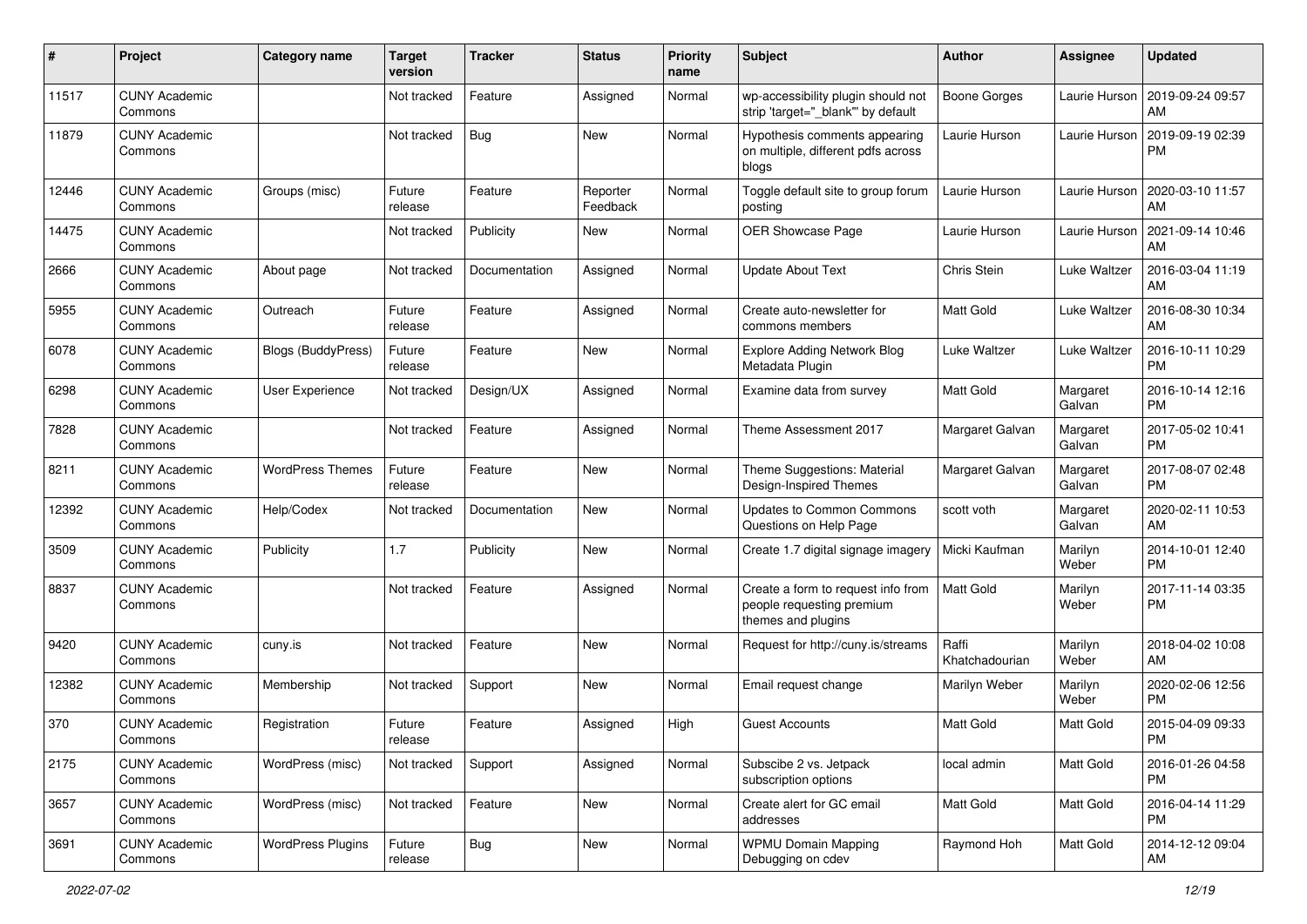| #     | <b>Project</b>                  | Category name            | <b>Target</b><br>version | <b>Tracker</b> | <b>Status</b>        | <b>Priority</b><br>name | <b>Subject</b>                                                                       | <b>Author</b>           | Assignee           | <b>Updated</b>                |
|-------|---------------------------------|--------------------------|--------------------------|----------------|----------------------|-------------------------|--------------------------------------------------------------------------------------|-------------------------|--------------------|-------------------------------|
| 4225  | <b>CUNY Academic</b><br>Commons | DiRT Integration         | Future<br>release        | Design/UX      | New                  | Normal                  | Add information to DIRT page (in<br>Create a Group)                                  | Samantha Raddatz        | Matt Gold          | 2015-06-26 03:14<br><b>PM</b> |
| 4972  | <b>CUNY Academic</b><br>Commons | Analytics                | Not tracked              | Bug            | New                  | Normal                  | <b>Newsletter Analytics</b>                                                          | Stephen Real            | Matt Gold          | 2015-12-09 12:54<br><b>PM</b> |
| 8607  | <b>CUNY Academic</b><br>Commons |                          | Not tracked              | Support        | New                  | Normal                  | Paypal?                                                                              | Marilyn Weber           | Matt Gold          | 2018-05-15 01:37<br><b>PM</b> |
| 8898  | <b>CUNY Academic</b><br>Commons | Social Paper             | Not tracked              | Feature        | Assigned             | Normal                  | Usage data on docs and social<br>paper                                               | <b>Matt Gold</b>        | Matt Gold          | 2017-11-16 11:32<br>AM        |
| 9015  | <b>CUNY Academic</b><br>Commons | Groups (misc)            | Not tracked              | Outreach       | Assigned             | Normal                  | Email group admins the email<br>addresses of their groups                            | Matt Gold               | Matt Gold          | 2018-01-02 09:54<br>AM        |
| 10839 | <b>CUNY Academic</b><br>Commons | About page               | Not tracked              | Support        | New                  | Normal                  | <b>Mission Statement Needs</b><br>Revision                                           | scott voth              | Matt Gold          | 2018-12-26 10:58<br>AM        |
| 11493 | <b>CUNY Academic</b><br>Commons | Domain Mapping           | Not tracked              | Support        | Reporter<br>Feedback | Normal                  | Domain Mapping Request - Talia<br>Schaffer                                           | scott voth              | Matt Gold          | 2019-08-06 08:39<br>AM        |
| 11545 | <b>CUNY Academic</b><br>Commons | <b>WordPress Plugins</b> | Not tracked              | Support        | <b>New</b>           | Normal                  | <b>Twitter searches in WordPress</b>                                                 | Gina Cherry             | Matt Gold          | 2019-09-23 01:03<br><b>PM</b> |
| 12484 | <b>CUNY Academic</b><br>Commons |                          | Not tracked              | Support        | Reporter<br>Feedback | Normal                  | Sign up Code for COIL Course<br>starting in March                                    | Laurie Hurson           | Matt Gold          | 2020-03-02 02:26<br><b>PM</b> |
| 8498  | <b>CUNY Academic</b><br>Commons | <b>WordPress Plugins</b> | Future<br>release        | Feature        | New                  | Low                     | <b>Gravity Forms Email Users</b>                                                     | Raffi<br>Khatchadourian | Matt Gold          | 2017-10-13 12:58<br><b>PM</b> |
| 8902  | <b>CUNY Academic</b><br>Commons | Design                   | Not tracked              | Feature        | Assigned             | Normal                  | Report back on research on<br><b>BuddyPress themes</b>                               | Matt Gold               | Michael Smith      | 2017-11-10 12:31<br><b>PM</b> |
| 3506  | <b>CUNY Academic</b><br>Commons | Publicity                | 1.7                      | Publicity      | New                  | Normal                  | Prepare 1.7 email messaging                                                          | Micki Kaufman           | Micki<br>Kaufman   | 2014-10-01 12:36<br><b>PM</b> |
| 7624  | <b>CUNY Academic</b><br>Commons | BuddyPress (misc)        | Future<br>release        | Design/UX      | New                  | Normal                  | <b>BP Notifications</b>                                                              | Luke Waltzer            | Paige Dupont       | 2017-02-08 10:43<br><b>PM</b> |
| 6392  | <b>CUNY Academic</b><br>Commons | Group Forums             | Future<br>release        | Design/UX      | Assigned             | Low                     | <b>Composition/Preview Panes in</b><br>Forum Posts                                   | Luke Waltzer            | Paige Dupont       | 2016-10-21 04:26<br><b>PM</b> |
| 11393 | <b>CUNY Academic</b><br>Commons |                          | Not tracked              | Publicity      | <b>New</b>           | Normal                  | After 1.15 release, ceate a hero<br>slide and post about adding a site<br>to a group | scott voth              | Patrick<br>Sweeney | 2019-05-14 10:32<br>AM        |
| 5691  | <b>CUNY Academic</b><br>Commons | Blogs (BuddyPress)       | Future<br>release        | Bug            | Assigned             | High                    | Differing numbers on Sites display                                                   | <b>Matt Gold</b>        | Raymond<br>Hoh     | 2016-06-13 01:37<br><b>PM</b> |
| 6644  | <b>CUNY Academic</b><br>Commons |                          | Not tracked              | Bug            | Reporter<br>Feedback | High                    | White Screen at Login Pge                                                            | Luke Waltzer            | Raymond<br>Hoh     | 2016-11-21 10:34<br><b>PM</b> |
| 13457 | <b>CUNY Academic</b><br>Commons | Group Forums             | 2.0.3                    | Bug            | New                  | High                    | Forum post not sending<br>notifications                                              | Filipa Calado           | Raymond<br>Hoh     | 2022-06-29 11:32<br>AM        |
| 3192  | <b>CUNY Academic</b><br>Commons | Group Forums             | Future<br>release        | Feature        | Assigned             | Normal                  | Customizable forum views for<br>bbPress 2.x group forums                             | Boone Gorges            | Raymond<br>Hoh     | 2015-11-09 12:47<br><b>PM</b> |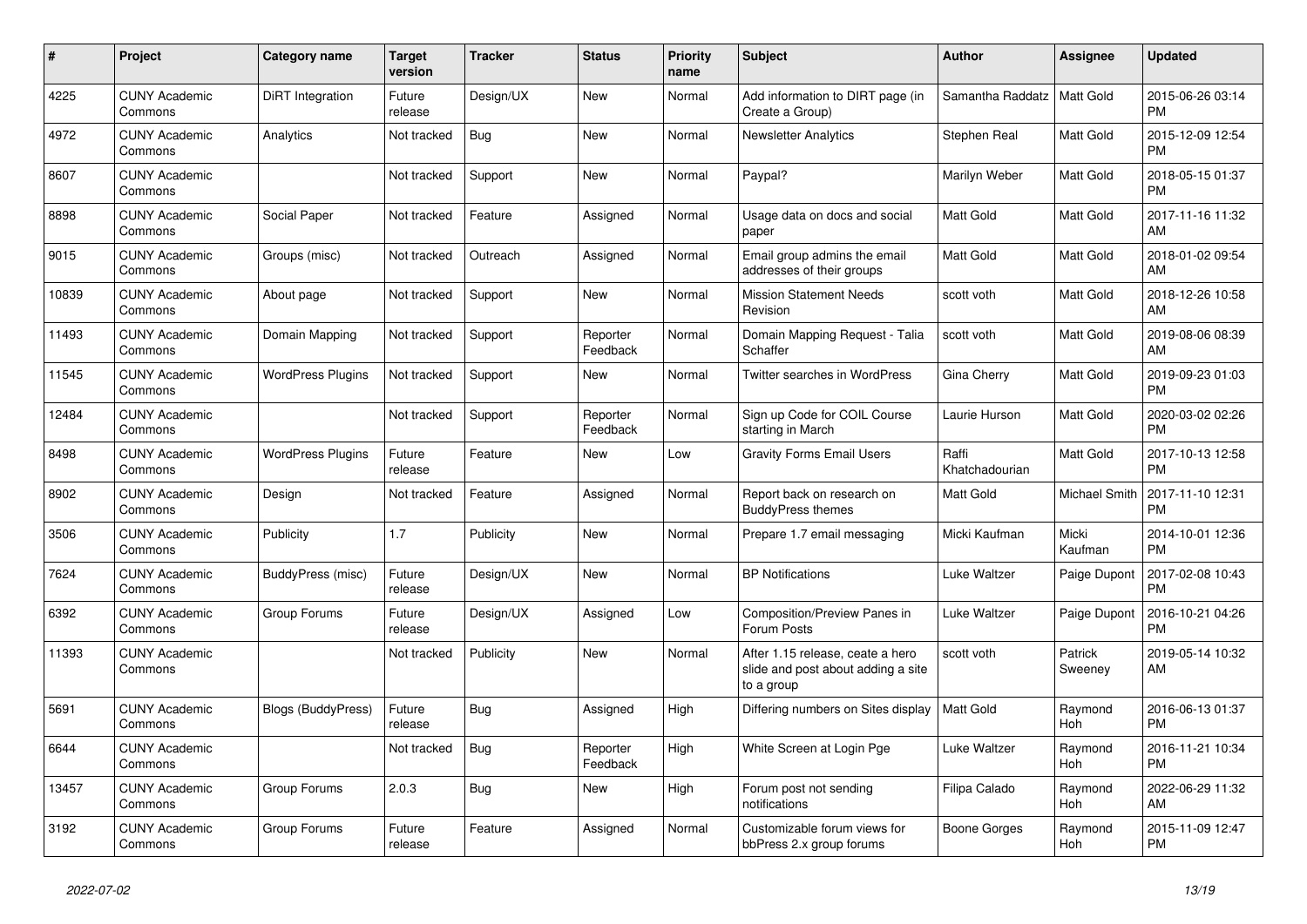| $\#$  | Project                         | <b>Category name</b>     | Target<br>version | <b>Tracker</b> | <b>Status</b>        | Priority<br>name | <b>Subject</b>                                                     | <b>Author</b>           | <b>Assignee</b> | <b>Updated</b>                |
|-------|---------------------------------|--------------------------|-------------------|----------------|----------------------|------------------|--------------------------------------------------------------------|-------------------------|-----------------|-------------------------------|
| 3369  | <b>CUNY Academic</b><br>Commons | Reply By Email           | Not tracked       | Outreach       | Hold                 | Normal           | Release reply by email to WP<br>plugin directory                   | <b>Matt Gold</b>        | Raymond<br>Hoh  | 2016-03-01 12:46<br><b>PM</b> |
| 3492  | <b>CUNY Academic</b><br>Commons | <b>WordPress Themes</b>  | Future<br>release | Support        | Assigned             | Normal           | Add CBOX theme to the<br>Commons                                   | scott voth              | Raymond<br>Hoh  | 2014-10-08 05:55<br><b>PM</b> |
| 3517  | <b>CUNY Academic</b><br>Commons | My Commons               | Future<br>release | Feature        | Assigned             | Normal           | Mute/Unmute My Commons<br>updates                                  | <b>Matt Gold</b>        | Raymond<br>Hoh  | 2015-11-09 01:19<br><b>PM</b> |
| 3536  | <b>CUNY Academic</b><br>Commons | My Commons               | Future<br>release | Feature        | Assigned             | Normal           | Infinite Scroll on My Commons<br>page                              | <b>Matt Gold</b>        | Raymond<br>Hoh  | 2015-04-13 04:42<br><b>PM</b> |
| 3577  | <b>CUNY Academic</b><br>Commons | My Commons               | Future<br>release | Design/UX      | Assigned             | Normal           | Replies to items in My Commons                                     | <b>Matt Gold</b>        | Raymond<br>Hoh  | 2015-04-09 05:19<br><b>PM</b> |
| 3662  | <b>CUNY Academic</b><br>Commons | <b>SEO</b>               | Future<br>release | Feature        | Assigned             | Normal           | Duplicate Content/SEO/Google<br>issues                             | <b>Matt Gold</b>        | Raymond<br>Hoh  | 2015-04-13 04:37<br><b>PM</b> |
| 3939  | <b>CUNY Academic</b><br>Commons | <b>WordPress Plugins</b> | Future<br>release | Bug            | Hold                 | Normal           | Activity stream support for<br>Co-Authors Plus plugin              | Raymond Hoh             | Raymond<br>Hoh  | 2015-11-09 06:13<br><b>PM</b> |
| 4388  | <b>CUNY Academic</b><br>Commons | WordPress (misc)         | Future<br>release | Bug            | Assigned             | Normal           | Repeated request for<br>authentication.                            | Alice.Lynn<br>McMichael | Raymond<br>Hoh  | 2015-08-11 07:35<br><b>PM</b> |
| 5282  | <b>CUNY Academic</b><br>Commons | Social Paper             | Future<br>release | Bug            | <b>New</b>           | Normal           | Replying via email directs to paper<br>but not individual comment. | Marilyn Weber           | Raymond<br>Hoh  | 2016-03-02 01:48<br><b>PM</b> |
| 6671  | <b>CUNY Academic</b><br>Commons | Reply By Email           | Not tracked       | Bug            | Assigned             | Normal           | "Post too often" RBE error<br>message                              | <b>Matt Gold</b>        | Raymond<br>Hoh  | 2016-11-11 09:55<br>AM        |
| 6995  | <b>CUNY Academic</b><br>Commons | Home Page                | Not tracked       | Bug            | Assigned             | Normal           | member filter on homepage not<br>working                           | <b>Matt Gold</b>        | Raymond<br>Hoh  | 2016-12-11 09:46<br><b>PM</b> |
| 7115  | <b>CUNY Academic</b><br>Commons | Groups (misc)            | Future<br>release | Feature        | Reporter<br>Feedback | Normal           | make licensing info clear during<br>group creation                 | Matt Gold               | Raymond<br>Hoh  | 2020-12-08 11:32<br>AM        |
| 7928  | <b>CUNY Academic</b><br>Commons | Group Forums             | Not tracked       | Bug            | <b>New</b>           | Normal           | Duplicate Forum post                                               | Luke Waltzer            | Raymond<br>Hoh  | 2017-04-11 09:27<br><b>PM</b> |
| 8976  | <b>CUNY Academic</b><br>Commons | Reply By Email           | Not tracked       | Feature        | Assigned             | Normal           | Package RBE new topics posting?                                    | <b>Matt Gold</b>        | Raymond<br>Hoh  | 2017-12-04 02:34<br><b>PM</b> |
| 8991  | <b>CUNY Academic</b><br>Commons | Reply By Email           | Not tracked       | Bug            | Hold                 | Normal           | RBE duplicate email message<br>issue                               | <b>Matt Gold</b>        | Raymond<br>Hoh  | 2018-02-18 08:53<br><b>PM</b> |
| 9060  | <b>CUNY Academic</b><br>Commons | Commons In A Box         | Not tracked       | Bug            | Hold                 | Normal           | Problems with CBox image library<br>/ upload                       | Lisa Rhody              | Raymond<br>Hoh  | 2018-01-10 03:26<br><b>PM</b> |
| 9346  | <b>CUNY Academic</b><br>Commons | WordPress (misc)         | Not tracked       | <b>Bug</b>     | <b>New</b>           | Normal           | Clone cetls.bmcc.cuny.edu for<br>development                       | Owen Roberts            | Raymond<br>Hoh  | 2018-03-06 05:35<br><b>PM</b> |
| 9729  | <b>CUNY Academic</b><br>Commons | <b>SEO</b>               | Not tracked       | Support        | <b>New</b>           | Normal           | 503 Errors showing on<br>newlaborforum.cuny.edu                    | Diane Krauthamer        | Raymond<br>Hoh  | 2018-05-22 04:48<br><b>PM</b> |
| 10262 | <b>CUNY Academic</b><br>Commons |                          | Not tracked       | <b>Bug</b>     | Reporter<br>Feedback | Normal           | Newsletter Plugin: Broken Image<br>at Bottom of All Newsletters    | Mark Webb               | Raymond<br>Hoh  | 2018-08-30 05:17<br><b>PM</b> |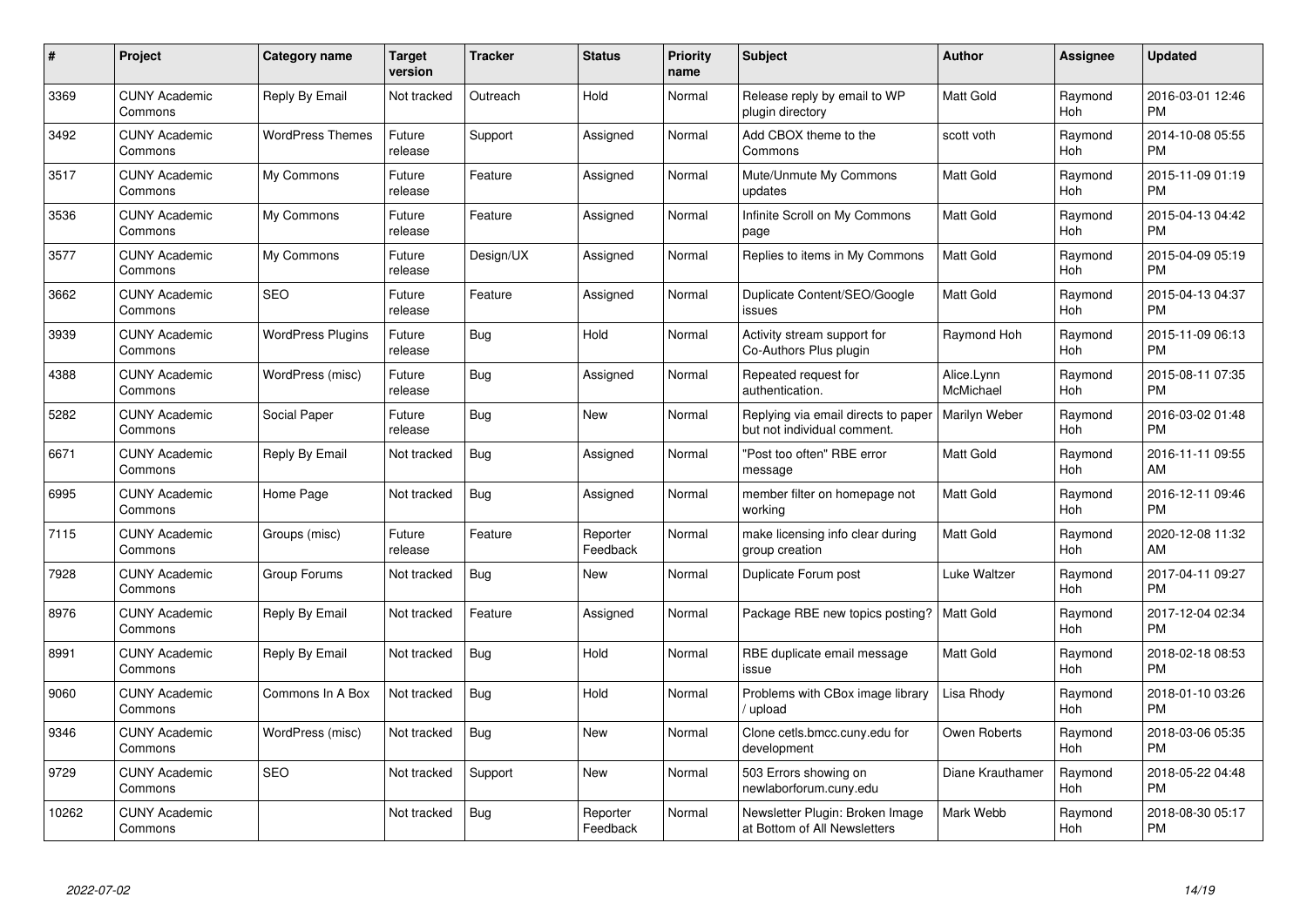| #     | Project                         | <b>Category name</b>     | <b>Target</b><br>version | <b>Tracker</b> | <b>Status</b>        | <b>Priority</b><br>name | <b>Subject</b>                                                  | <b>Author</b>           | <b>Assignee</b> | <b>Updated</b>                |
|-------|---------------------------------|--------------------------|--------------------------|----------------|----------------------|-------------------------|-----------------------------------------------------------------|-------------------------|-----------------|-------------------------------|
| 10659 | <b>CUNY Academic</b><br>Commons | Group Forums             | Future<br>release        | Feature        | Assigned             | Normal                  | Post to multiple groups via email                               | <b>Matt Gold</b>        | Raymond<br>Hoh  | 2018-11-15 12:54<br>AM        |
| 11149 | <b>CUNY Academic</b><br>Commons |                          | Not tracked              | Support        | Reporter<br>Feedback | Normal                  | comments getting blocked                                        | Marilyn Weber           | Raymond<br>Hoh  | 2019-03-26 11:40<br>AM        |
| 11243 | <b>CUNY Academic</b><br>Commons | BuddyPress (misc)        | Future<br>release        | Bug            | <b>New</b>           | Normal                  | Audit bp-custom.php                                             | Raymond Hoh             | Raymond<br>Hoh  | 2022-04-26 11:59<br>AM        |
| 11624 | <b>CUNY Academic</b><br>Commons | WordPress (misc)         | Not tracked              | Support        | <b>New</b>           | Normal                  | Change pages into posts or swap<br>database for a Commons site? | Stephen Klein           | Raymond<br>Hoh  | 2019-07-09 11:04<br>AM        |
| 11649 | <b>CUNY Academic</b><br>Commons | <b>WordPress Plugins</b> | 2.0.3                    | <b>Bug</b>     | In Progress          | Normal                  | CC license displayed on every<br>page                           | Gina Cherry             | Raymond<br>Hoh  | 2022-06-29 11:32<br>AM        |
| 12004 | <b>CUNY Academic</b><br>Commons |                          | Not tracked              | Support        | Reporter<br>Feedback | Normal                  | Notifications for spam blog<br>comments                         | Gina Cherry             | Raymond<br>Hoh  | 2019-11-01 12:05<br><b>PM</b> |
| 12741 | <b>CUNY Academic</b><br>Commons | <b>WordPress Plugins</b> | Not tracked              | Support        | Reporter<br>Feedback | Normal                  | Tableau Public Viz Block                                        | Marilyn Weber           | Raymond<br>Hoh  | 2020-05-12 11:00<br>AM        |
| 13286 | <b>CUNY Academic</b><br>Commons |                          | Not tracked              | Support        | New                  | Normal                  | problem connecting with<br>WordPress app                        | Marilyn Weber           | Raymond<br>Hoh  | 2020-09-08 11:16<br>AM        |
| 13328 | <b>CUNY Academic</b><br>Commons | Group Forums             | Not tracked              | Bug            | Reporter<br>Feedback | Normal                  | cross-posting in two related<br>groups                          | Marilyn Weber           | Raymond<br>Hoh  | 2020-09-15 10:39<br><b>PM</b> |
| 13358 | <b>CUNY Academic</b><br>Commons | Group Forums             | Future<br>release        | Feature        | <b>New</b>           | Normal                  | Improved UI for group forum<br>threading settings               | Boone Gorges            | Raymond<br>Hoh  | 2021-11-19 12:27<br><b>PM</b> |
| 13430 | <b>CUNY Academic</b><br>Commons | Reply By Email           | Not tracked              | <b>Bug</b>     | New                  | Normal                  | Delay in RBE                                                    | Luke Waltzer            | Raymond<br>Hoh  | 2020-10-13 11:16<br>AM        |
| 13946 | <b>CUNY Academic</b><br>Commons | <b>WordPress Plugins</b> | 2.1.0                    | Support        | Assigned             | Normal                  | Custom Embed handler For<br>OneDrive files                      | scott voth              | Raymond<br>Hoh  | 2022-05-26 10:46<br>AM        |
| 14496 | <b>CUNY Academic</b><br>Commons | Domain Mapping           | Future<br>release        | <b>Bug</b>     | New                  | Normal                  | Mapped domain SSO uses<br>third-party cookies                   | Raymond Hoh             | Raymond<br>Hoh  | 2021-05-24 04:03<br><b>PM</b> |
| 14983 | <b>CUNY Academic</b><br>Commons | WordPress (misc)         | Not tracked              | Support        | Reporter<br>Feedback | Normal                  | "Read More" tag not working                                     | Rebecca Krisel          | Raymond<br>Hoh  | 2021-11-23 01:17<br><b>PM</b> |
| 14994 | <b>CUNY Academic</b><br>Commons | cdev.gc.cuny.edu         | Not tracked              | Support        | In Progress          | Normal                  | Clear Cache on CDEV                                             | scott voth              | Raymond<br>Hoh  | 2021-12-07 03:51<br><b>PM</b> |
| 15516 | <b>CUNY Academic</b><br>Commons | <b>WordPress Plugins</b> |                          | Bug            | Reporter<br>Feedback | Normal                  | Can't publish or save draft of post<br>on wordpress.com         | Raffi<br>Khatchadourian | Raymond<br>Hoh  | 2022-03-02 05:52<br><b>PM</b> |
| 16110 | <b>CUNY Academic</b><br>Commons |                          |                          | Support        | Reporter<br>Feedback | Normal                  | remove Creative Commons<br>license from pages?                  | Marilyn Weber           | Raymond<br>Hoh  | 2022-05-17 06:11<br><b>PM</b> |
| 16177 | <b>CUNY Academic</b><br>Commons | Reply By Email           |                          | Bug            | New                  | Normal                  | Switch to Inbound mode for RBE                                  | Raymond Hoh             | Raymond<br>Hoh  | 2022-05-30 04:32<br><b>PM</b> |
| 16245 | <b>CUNY Academic</b><br>Commons | WordPress (misc)         |                          | Bug            | Reporter<br>Feedback | Normal                  | Save Button missing on<br>WordPress Profile page                | scott voth              | Raymond<br>Hoh  | 2022-06-16 03:09<br><b>PM</b> |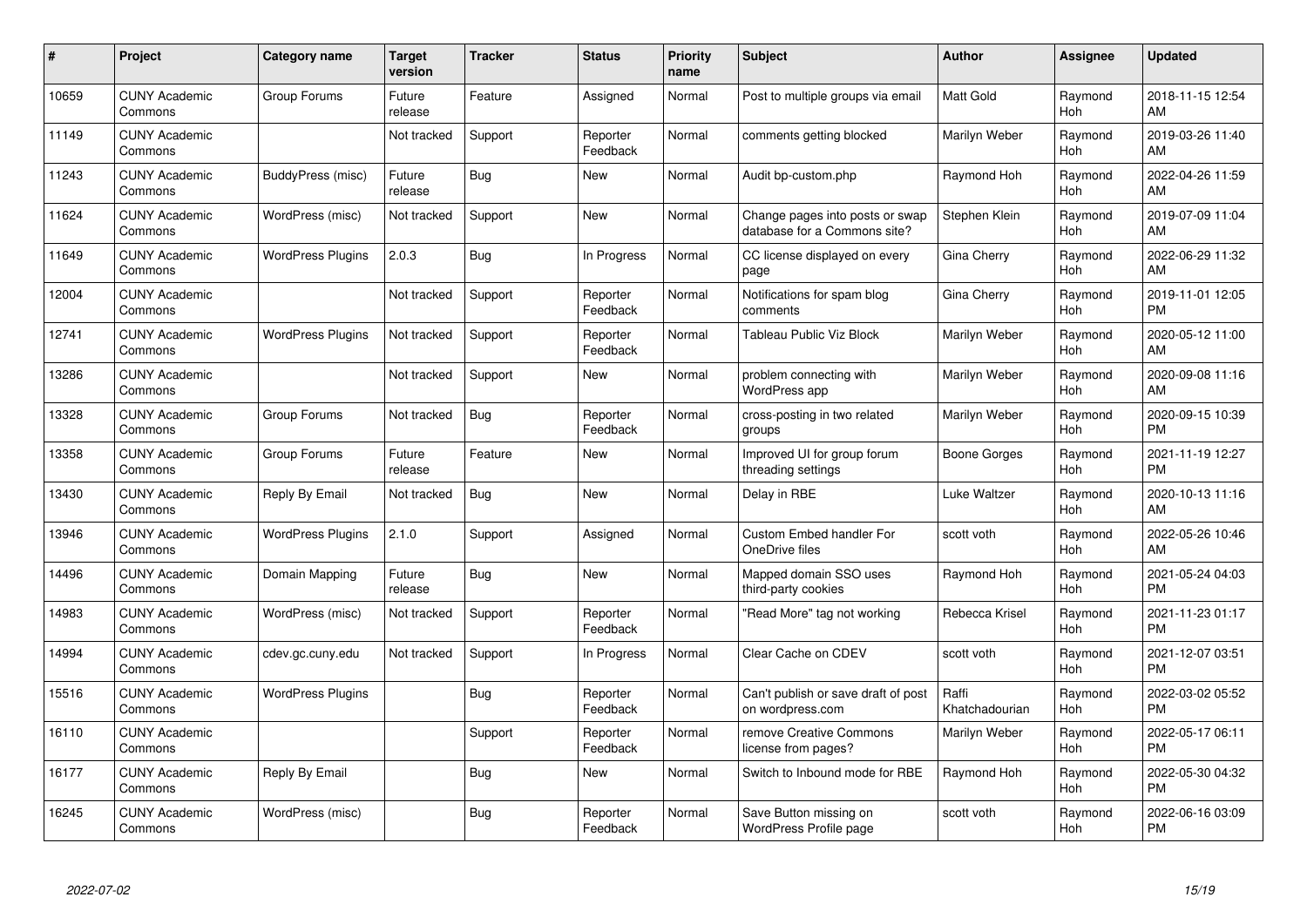| #     | Project                         | <b>Category name</b>       | <b>Target</b><br>version | <b>Tracker</b> | <b>Status</b>        | <b>Priority</b><br>name | Subject                                                                       | Author            | Assignee              | <b>Updated</b>                |
|-------|---------------------------------|----------------------------|--------------------------|----------------|----------------------|-------------------------|-------------------------------------------------------------------------------|-------------------|-----------------------|-------------------------------|
| 16319 | <b>CUNY Academic</b><br>Commons | <b>WordPress Plugins</b>   | 2.0.3                    | Bug            | <b>New</b>           | Normal                  | Request for Events Calendar Pro<br>5.14.2 update                              | Raymond Hoh       | Raymond<br>Hoh        | 2022-07-01 04:16<br><b>PM</b> |
| 333   | <b>CUNY Academic</b><br>Commons | <b>Email Notifications</b> | Future<br>release        | Feature        | Assigned             | Low                     | Delay Forum Notification Email<br>Delivery Until After Editing Period<br>Ends | <b>Matt Gold</b>  | Raymond<br>Hoh        | 2015-11-09 06:01<br><b>PM</b> |
| 1192  | <b>CUNY Academic</b><br>Commons | <b>Group Files</b>         | Future<br>release        | Feature        | Assigned             | Low                     | When posting group files, allow<br>users to add a category without<br>saving  | <b>Matt Gold</b>  | Raymond<br>Hoh        | 2015-11-09 05:53<br><b>PM</b> |
| 4535  | <b>CUNY Academic</b><br>Commons | My Commons                 | Future<br>release        | <b>Bug</b>     | New                  | Low                     | My Commons filter issue                                                       | scott voth        | Raymond<br>Hoh        | 2015-09-01 11:17<br>AM        |
| 5016  | <b>CUNY Academic</b><br>Commons | Events                     | Future<br>release        | Feature        | Assigned             | Low                     | Allow comments to be posted on<br>events                                      | <b>Matt Gold</b>  | Raymond<br>Hoh        | 2019-03-01 02:23<br><b>PM</b> |
| 6749  | <b>CUNY Academic</b><br>Commons | Events                     | Future<br>release        | Bug            | New                  | Low                     | BPEO iCal request can trigger<br>very large number of DB queries              | Boone Gorges      | Raymond<br>Hoh        | 2016-11-15 10:09<br><b>PM</b> |
| 11971 | <b>CUNY Academic</b><br>Commons | <b>Email Notifications</b> | Future<br>release        | Bug            | Reporter<br>Feedback | Low                     | Pictures obscured in emailed post<br>notifications                            | Marilyn Weber     | Raymond<br><b>Hoh</b> | 2019-11-21 01:14<br><b>PM</b> |
| 497   | <b>CUNY Academic</b><br>Commons | <b>WordPress Plugins</b>   | Future<br>release        | Feature        | Assigned             | Normal                  | Drag and Drop Ordering on<br><b>Gallery Post Plugin</b>                       | <b>Matt Gold</b>  | Ron Rennick           | 2015-11-09 06:18<br><b>PM</b> |
| 308   | <b>CUNY Academic</b><br>Commons | Registration               | Future<br>release        | Feature        | New                  | Normal                  | Group recommendations for<br>signup process                                   | Boone Gorges      | Samantha<br>Raddatz   | 2015-11-09 05:07<br><b>PM</b> |
| 481   | <b>CUNY Academic</b><br>Commons | Groups (misc)              | Future<br>release        | Feature        | Assigned             | Normal                  | ability to archive inactive groups<br>and blogs                               | Michael Mandiberg | Samantha<br>Raddatz   | 2015-11-09 05:56<br><b>PM</b> |
| 653   | <b>CUNY Academic</b><br>Commons | Group Blogs                | Future<br>release        | Feature        | Assigned             | Normal                  | Redesign Integration of Groups<br>and Blogs                                   | <b>Matt Gold</b>  | Samantha<br>Raddatz   | 2015-11-09 05:40<br><b>PM</b> |
| 1105  | <b>CUNY Academic</b><br>Commons | WordPress (misc)           | Future<br>release        | Feature        | Assigned             | Normal                  | Rephrase Blog Privacy Options                                                 | Matt Gold         | Samantha<br>Raddatz   | 2015-11-09 06:19<br><b>PM</b> |
| 3458  | <b>CUNY Academic</b><br>Commons | Groups (misc)              | Future<br>release        | Feature        | Assigned             | Normal                  | Filter Members of Group by<br>Campus                                          | Michael Smith     | Samantha<br>Raddatz   | 2014-09-26 08:32<br><b>PM</b> |
| 3473  | <b>CUNY Academic</b><br>Commons | User Experience            | Future<br>release        | Feature        | Assigned             | Normal                  | Commons profile: Add help info<br>about "Positions" replacing "title"         | Keith Miyake      | Samantha<br>Raddatz   | 2015-11-09 02:28<br><b>PM</b> |
| 4027  | <b>CUNY Academic</b><br>Commons | Commons In A Box           | Not tracked              | Design/UX      | Assigned             | Normal                  | Usability review of CBOX update<br>procedures                                 | <b>Matt Gold</b>  | Samantha<br>Raddatz   | 2015-05-11 06:36<br><b>PM</b> |
| 4221  | <b>CUNY Academic</b><br>Commons | Group Forums               | Future<br>release        | Design/UX      | Assigned             | Normal                  | Add 'Number of Posts' display<br>option to Forum page                         | Samantha Raddatz  | Samantha<br>Raddatz   | 2015-06-26 02:21<br><b>PM</b> |
| 4226  | <b>CUNY Academic</b><br>Commons | <b>BuddyPress Docs</b>     | Future<br>release        | Design/UX      | New                  | Normal                  | Add option to connect a Doc with<br>a Group                                   | Samantha Raddatz  | Samantha<br>Raddatz   | 2015-09-09 04:08<br><b>PM</b> |
| 4235  | <b>CUNY Academic</b><br>Commons |                            | Not tracked              | Design/UX      | Assigned             | Normal                  | Explore user experience around<br>comments on forum topics vs docs            | <b>Matt Gold</b>  | Samantha<br>Raddatz   | 2015-07-21 10:23<br>AM        |
| 4253  | <b>CUNY Academic</b><br>Commons | Public Portfolio           | Future<br>release        | Design/UX      | New                  | Normal                  | Encourage users to add portfolio<br>content                                   | Samantha Raddatz  | Samantha<br>Raddatz   | 2015-07-07 11:32<br>AM        |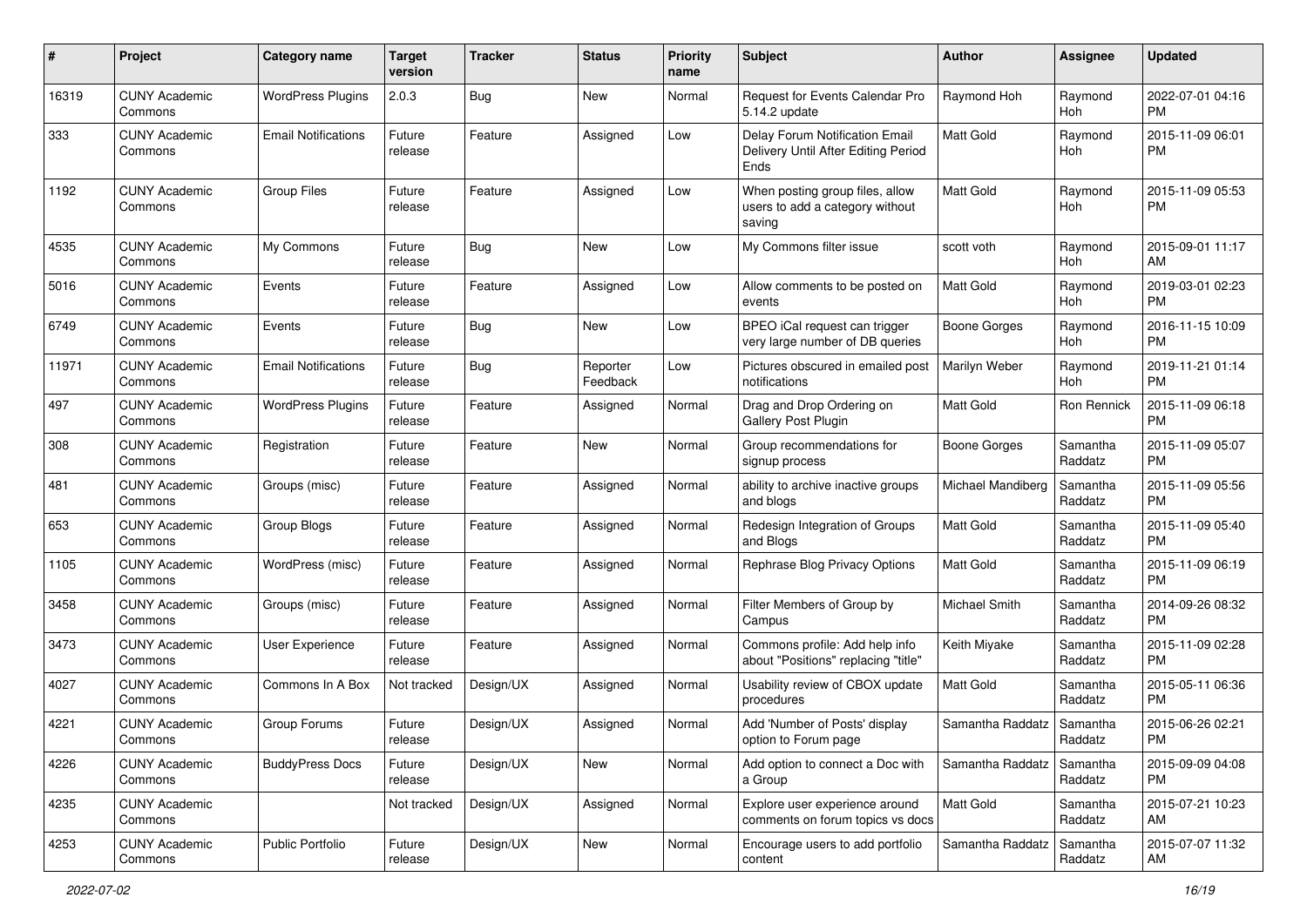| $\#$  | Project                         | <b>Category name</b>        | <b>Target</b><br>version | <b>Tracker</b> | <b>Status</b>        | <b>Priority</b><br>name | <b>Subject</b>                                                                                                                                        | <b>Author</b>           | Assignee            | <b>Updated</b>                |
|-------|---------------------------------|-----------------------------|--------------------------|----------------|----------------------|-------------------------|-------------------------------------------------------------------------------------------------------------------------------------------------------|-------------------------|---------------------|-------------------------------|
| 4404  | <b>CUNY Academic</b><br>Commons | <b>Public Portfolio</b>     | Future<br>release        | Design/UX      | Assigned             | Normal                  | Change color of permissions info<br>on portfolio editing interface                                                                                    | <b>Matt Gold</b>        | Samantha<br>Raddatz | 2015-08-11 05:28<br><b>PM</b> |
| 4622  | <b>CUNY Academic</b><br>Commons | <b>Public Portfolio</b>     | Future<br>release        | Design/UX      | <b>New</b>           | Normal                  | <b>Profile Visibility Settings</b>                                                                                                                    | Samantha Raddatz        | Samantha<br>Raddatz | 2015-09-21 12:18<br><b>PM</b> |
| 4661  | <b>CUNY Academic</b><br>Commons | <b>User Experience</b>      | Future<br>release        | Bug            | Assigned             | Normal                  | Simplify Events text                                                                                                                                  | <b>Matt Gold</b>        | Samantha<br>Raddatz | 2015-10-02 09:06<br><b>PM</b> |
| 4986  | <b>CUNY Academic</b><br>Commons | <b>ZenDesk</b>              | Not tracked              | Support        | Assigned             | Normal                  | Prepare documentation for<br>Zendesk re web widget                                                                                                    | <b>Matt Gold</b>        | Samantha<br>Raddatz | 2016-02-25 03:09<br><b>PM</b> |
| 5183  | <b>CUNY Academic</b><br>Commons | Social Paper                | Future<br>release        | Design/UX      | New                  | Normal                  | Creating a new paper when<br>viewing an existing paper                                                                                                | Raffi<br>Khatchadourian | Samantha<br>Raddatz | 2016-02-02 12:09<br><b>PM</b> |
| 5225  | <b>CUNY Academic</b><br>Commons | Registration                | Future<br>release        | Feature        | Assigned             | Normal                  | On-boarding Issues                                                                                                                                    | Luke Waltzer            | Samantha<br>Raddatz | 2016-02-12 02:58<br><b>PM</b> |
| 5298  | <b>CUNY Academic</b><br>Commons |                             | Not tracked              | Publicity      | New                  | Normal                  | Survey Pop-Up Text                                                                                                                                    | Samantha Raddatz        | Samantha<br>Raddatz | 2016-03-22 12:27<br><b>PM</b> |
| 5317  | <b>CUNY Academic</b><br>Commons | Group Blogs                 | Not tracked              | Bug            | Reporter<br>Feedback | Normal                  | Notifications of New Post Didn't<br>Come                                                                                                              | Luke Waltzer            | Samantha<br>Raddatz | 2016-03-21 10:41<br><b>PM</b> |
| 5397  | <b>CUNY Academic</b><br>Commons | Social Paper                | Future<br>release        | Feature        | New                  | Normal                  | frustrating to have to<br>enable/disable in SP                                                                                                        | Marilyn Weber           | Samantha<br>Raddatz | 2016-04-20 03:39<br><b>PM</b> |
| 310   | <b>CUNY Academic</b><br>Commons | BuddyPress (misc)           | Future<br>release        | Feature        | Assigned             | Low                     | Friend Request Email                                                                                                                                  | Matt Gold               | Samantha<br>Raddatz | 2015-11-09 05:08<br><b>PM</b> |
| 1456  | <b>CUNY Academic</b><br>Commons | Group Invitations           | Future<br>release        | Feature        | Reporter<br>Feedback | Low                     | Invite to Group Button from Profile<br>Field                                                                                                          | <b>Matt Gold</b>        | Samantha<br>Raddatz | 2015-11-09 05:59<br><b>PM</b> |
| 5050  | <b>CUNY Academic</b><br>Commons | Social Paper                | Future<br>release        | Feature        | New                  | Low                     | Making comments visible in SP<br>editing mode (SP suggestion #1)                                                                                      | Marilyn Weber           | Samantha<br>Raddatz | 2019-09-17 11:10<br><b>PM</b> |
| 5053  | <b>CUNY Academic</b><br>Commons | Social Paper                | Future<br>release        | Feature        | New                  | Low                     | Scrollable menu to add readers<br>(SP suggestion #4)                                                                                                  | Marilyn Weber           | Samantha<br>Raddatz | 2016-04-21 05:21<br><b>PM</b> |
| 5058  | <b>CUNY Academic</b><br>Commons | Social Paper                | Future<br>release        | Feature        | <b>New</b>           | Low                     | Can there be a clearer signal that<br>even when comments have<br>already been made you add<br>comments by clicking on the side?<br>(SP suggestion #5) | Marilyn Weber           | Samantha<br>Raddatz | 2016-02-11 10:24<br><b>PM</b> |
| 10439 | <b>CUNY Academic</b><br>Commons | Design                      | 2.1.0                    | Design/UX      | New                  | Normal                  | Create Style Guide for Commons                                                                                                                        | Sonja Leix              | Sara Cannon         | 2022-06-28 01:43<br><b>PM</b> |
| 10580 | <b>CUNY Academic</b><br>Commons | Information<br>Architecture | Future<br>release        | Design/UX      | New                  | Normal                  | Primary nav item review                                                                                                                               | Boone Gorges            | Sara Cannon         | 2022-06-28 01:29<br><b>PM</b> |
| 2612  | <b>CUNY Academic</b><br>Commons |                             | Not tracked              | Publicity      | Assigned             | Normal                  | Pinterest site for the Commons                                                                                                                        | local admin             | Sarah<br>Morgano    | 2016-03-04 11:19<br>AM        |
| 3510  | <b>CUNY Academic</b><br>Commons | Publicity                   | 1.7                      | Publicity      | Assigned             | Normal                  | Post on the News Blog re: 'My<br>Commons'                                                                                                             | Micki Kaufman           | Sarah<br>Morgano    | 2014-10-15 11:18<br>AM        |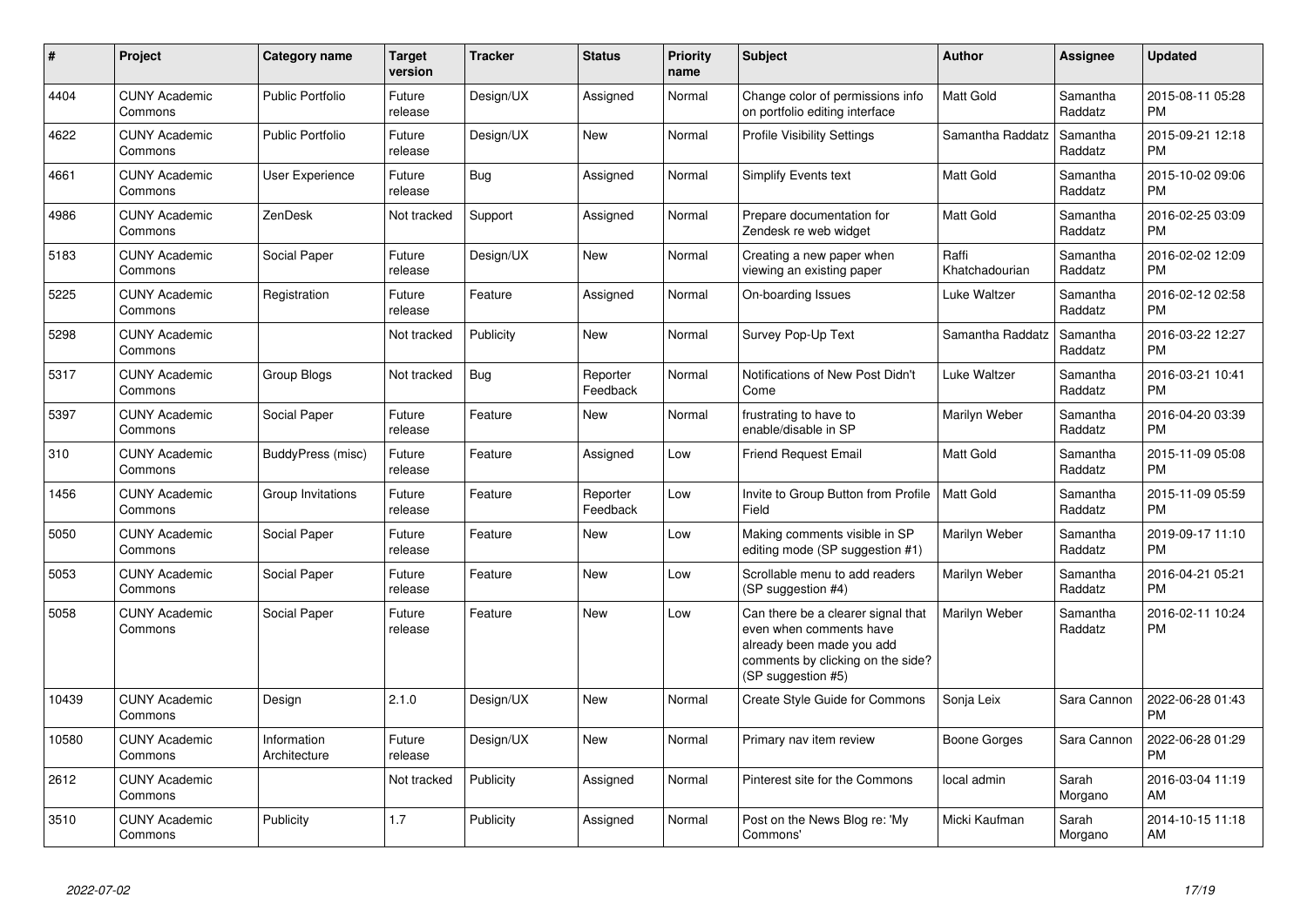| #     | Project                         | <b>Category name</b>     | <b>Target</b><br>version | <b>Tracker</b> | <b>Status</b>        | Priority<br>name | <b>Subject</b>                                                                                                                               | Author                 | <b>Assignee</b>  | <b>Updated</b>                |
|-------|---------------------------------|--------------------------|--------------------------|----------------|----------------------|------------------|----------------------------------------------------------------------------------------------------------------------------------------------|------------------------|------------------|-------------------------------|
| 3511  | <b>CUNY Academic</b><br>Commons | Publicity                | 1.7                      | Publicity      | Assigned             | Normal           | Social media for 1.7                                                                                                                         | Micki Kaufman          | Sarah<br>Morgano | 2014-10-14 03:32<br><b>PM</b> |
| 5826  | <b>CUNY Academic</b><br>Commons | <b>WordPress Plugins</b> | Future<br>release        | Support        | Reporter<br>Feedback | Normal           | <b>Remove Subscription Options</b><br>plugin from directory                                                                                  | Sarah Morgano          | Sarah<br>Morgano | 2016-10-21 04:14<br><b>PM</b> |
| 636   | <b>CUNY Academic</b><br>Commons | WordPress (misc)         | Not tracked              | Support        | Assigned             | Normal           | Create Lynda.com-like Table of<br>Contents for Prospective Tutorial<br>Screencasts                                                           | <b>Matt Gold</b>       | scott voth       | 2016-02-23 03:12<br><b>PM</b> |
| 3524  | <b>CUNY Academic</b><br>Commons | Documentation            | Not tracked              | Documentation  | Assigned             | Normal           | Post describing all you can do<br>when starting up a new blog/group                                                                          | Matt Gold              | scott voth       | 2014-10-04 12:56<br><b>PM</b> |
| 3565  | <b>CUNY Academic</b><br>Commons | My Commons               | Not tracked              | Documentation  | New                  | Normal           | Load Newest inconsistencies                                                                                                                  | Chris Stein            | scott voth       | 2015-11-09 01:16<br><b>PM</b> |
| 4222  | <b>CUNY Academic</b><br>Commons | User Experience          | Future<br>release        | Design/UX      | <b>New</b>           | Normal           | Add information to 'Delete<br>Account' page                                                                                                  | Samantha Raddatz       | scott voth       | 2015-06-26 11:35<br>AM        |
| 6115  | <b>CUNY Academic</b><br>Commons | Publicity                | Not tracked              | Feature        | Assigned             | Normal           | create digital signage for GC                                                                                                                | <b>Matt Gold</b>       | scott voth       | 2016-10-11 10:09<br><b>PM</b> |
| 9908  | <b>CUNY Academic</b><br>Commons |                          | Not tracked              | Feature        | New                  | Normal           | Is it possible to send email<br>updates to users (or an email<br>address not on the list) for only a<br>single page AFTER being<br>prompted? | <b>Michael Shields</b> | scott voth       | 2018-06-11 01:34<br><b>PM</b> |
| 11883 | <b>CUNY Academic</b><br>Commons | Help/Codex               | Not tracked              | Support        | New                  | Normal           | Need Embedding Help Page<br>Update (Tableau)                                                                                                 | Anthony Wheeler        | scott voth       | 2019-09-24 08:49<br>AM        |
| 12247 | <b>CUNY Academic</b><br>Commons | Publicity                | Not tracked              | Support        | <b>New</b>           | Normal           | Screenshot of First Commons<br>Homepage                                                                                                      | scott voth             | scott voth       | 2020-01-14 12:08<br><b>PM</b> |
| 14394 | <b>CUNY Academic</b><br>Commons |                          | Not tracked              | Feature        | New                  | Normal           | Commons News Site - redesign                                                                                                                 | scott voth             | scott voth       | 2021-09-14 10:46<br>AM        |
| 14787 | <b>CUNY Academic</b><br>Commons | Plugin Packages          | Future<br>release        | Feature        | New                  | Normal           | Creating a "Design" plugin<br>package                                                                                                        | Laurie Hurson          | scott voth       | 2022-04-27 04:56<br><b>PM</b> |
| 4070  | <b>CUNY Academic</b><br>Commons | Analytics                | Not tracked              | Support        | Assigned             | Normal           | Request for JITP site analytics                                                                                                              | <b>Matt Gold</b>       | Seth Persons     | 2016-02-23 03:09<br><b>PM</b> |
| 4635  | <b>CUNY Academic</b><br>Commons | Authentication           | Future<br>release        | Feature        | New                  | Normal           | Allow non-WP authentication                                                                                                                  | <b>Boone Gorges</b>    | Sonja Leix       | 2019-03-01 02:05<br><b>PM</b> |
| 11789 | <b>CUNY Academic</b><br>Commons | Courses                  | Future<br>release        | Feature        | New                  | Normal           | Ability to remove item from<br>Courses list                                                                                                  | Laurie Hurson          | Sonja Leix       | 2019-09-24 12:28<br><b>PM</b> |
| 11834 | <b>CUNY Academic</b><br>Commons | Group Files              | Future<br>release        | Feature        | New                  | Normal           | Improved tools for managing<br>group file folders                                                                                            | <b>Boone Gorges</b>    | Sonja Leix       | 2019-09-06 03:55<br><b>PM</b> |
| 5316  | <b>CUNY Academic</b><br>Commons | User Experience          | Future<br>release        | Feature        | Assigned             | Normal           | Prompt user email address<br>updates                                                                                                         | Matt Gold              | Stephen Real     | 2016-12-21 03:30<br>PM        |
| 6665  | <b>CUNY Academic</b><br>Commons |                          | Not tracked              | Publicity      | New                  | Normal           | Dead Link in 1.10 announcement<br>post                                                                                                       | Paige Dupont           | Stephen Real     | 2016-12-01 03:11<br>PM        |